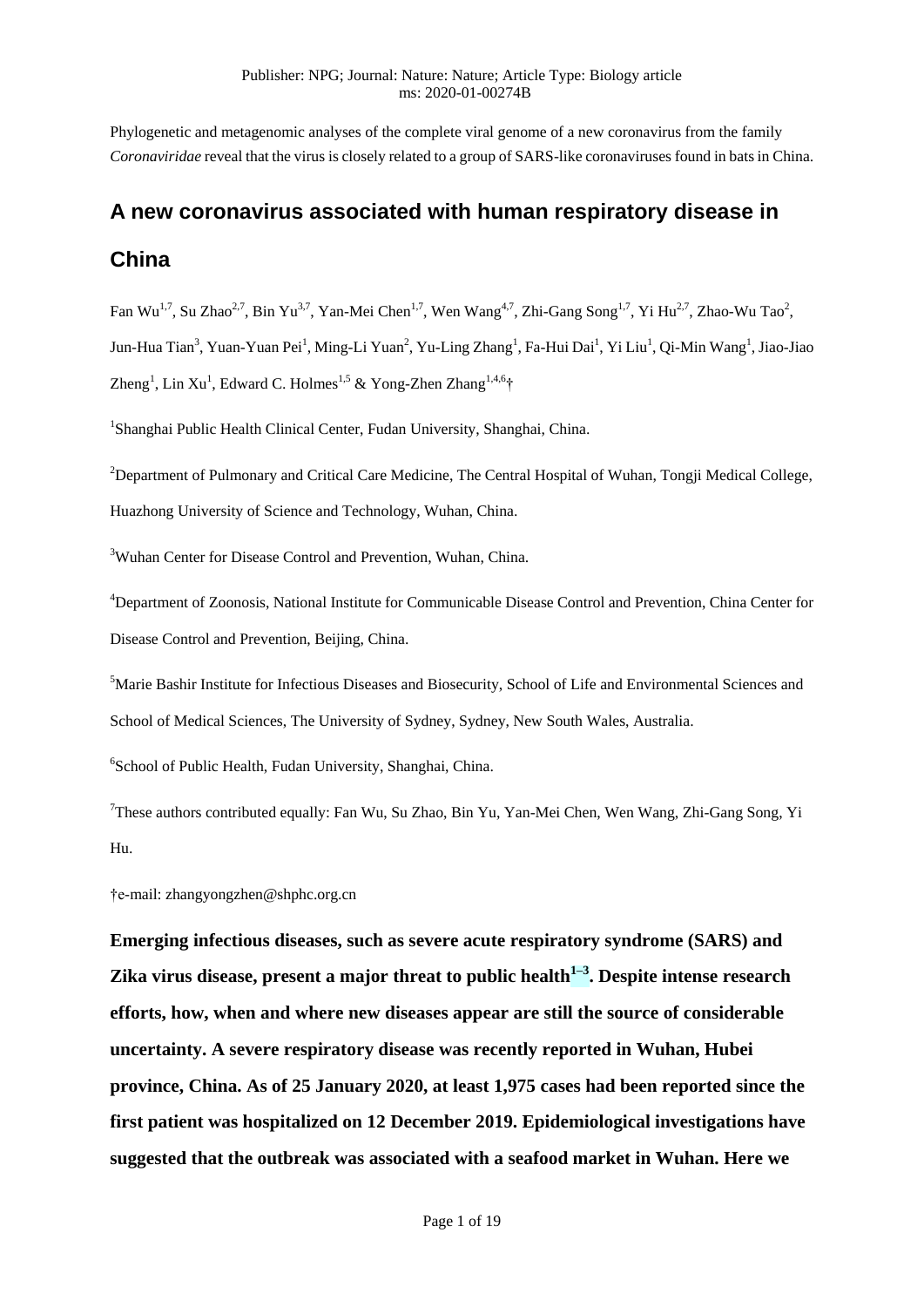**study a single patient who was a worker at the market and who was admitted to Wuhan Central Hospital on 26 December 2019 while experiencing a severe respiratory syndrome that included fever, dizziness and a cough. Metagenomic RNA sequencing<sup>4</sup> of a sample of bronchoalveolar lavage fluid from the patient identified a new RNA virus strain from the family** *Coronaviridae***, which is designated here 'WH-Human 1' coronavirus (and has also been referred to as '2019-nCoV'). Phylogenetic analysis of the complete viral genome (29,903 nucleotides) revealed that the virus was most closely related (89.1% nucleotide similarity) to a group of SARS-like coronaviruses (genus Betacoronavirus, subgenus Sarbecovirus) that had previously been found in bats in China<sup>5</sup> . This outbreak highlights the ongoing ability of viral spill-over from animals to cause severe disease in humans.**

The patient studied was a 41-year-old man with no history of hepatitis, tuberculosis or diabetes. He was admitted to and hospitalized in Wuhan Central Hospital on 26 December 2019, 6 days after the onset of disease. The patient reported fever, chest tightness, unproductive cough, pain and weakness for 1 week on presentation (Table 1). Physical examination of cardiovascular, abdominal and neurological characteristics was that these were normal. Mild lymphopenia (defined as less than  $9 \times 10^5$  cells per ml) was observed, but white blood-cell and blood platelet counts were normal in a complete blood count test. Elevated levels of C-reactive protein (41.4 mg  $l^{-1}$  of blood; reference range, 0–6 mg  $l^{-1}$ ) were observed and the levels of aspartate aminotransferase, lactic dehydrogenase and creatine kinase were slightly elevated in blood chemistry tests. The patient had mild hypoxaemia with oxygen levels of 67 mm Hg as determined by an arterial blood gas test. On the first day of admission (day 6 after the onset of disease), chest radiographs were abnormal with air-space shadowing such as ground-glass opacities, focal consolidation and patchy consolidation in both lungs (Extended Data Fig. 1). Computed-tomography scans of the chest revealed bilateral focal consolidation, lobar consolidation and patchy consolidation, especially in the lower lung (Extended Data Fig. 1a–d). A chest radiograph revealed a bilateral diffuse patchy and fuzzy shadow on day 5 after admission (day 11 after the onset of disease) (Extended Data Fig. 1e). Preliminary aetiological investigations excluded the presence of influenza virus, *Chlamydia pneumoniae* and *Mycoplasma pneumoniae* using commercial pathogen antigen-detection kits and this was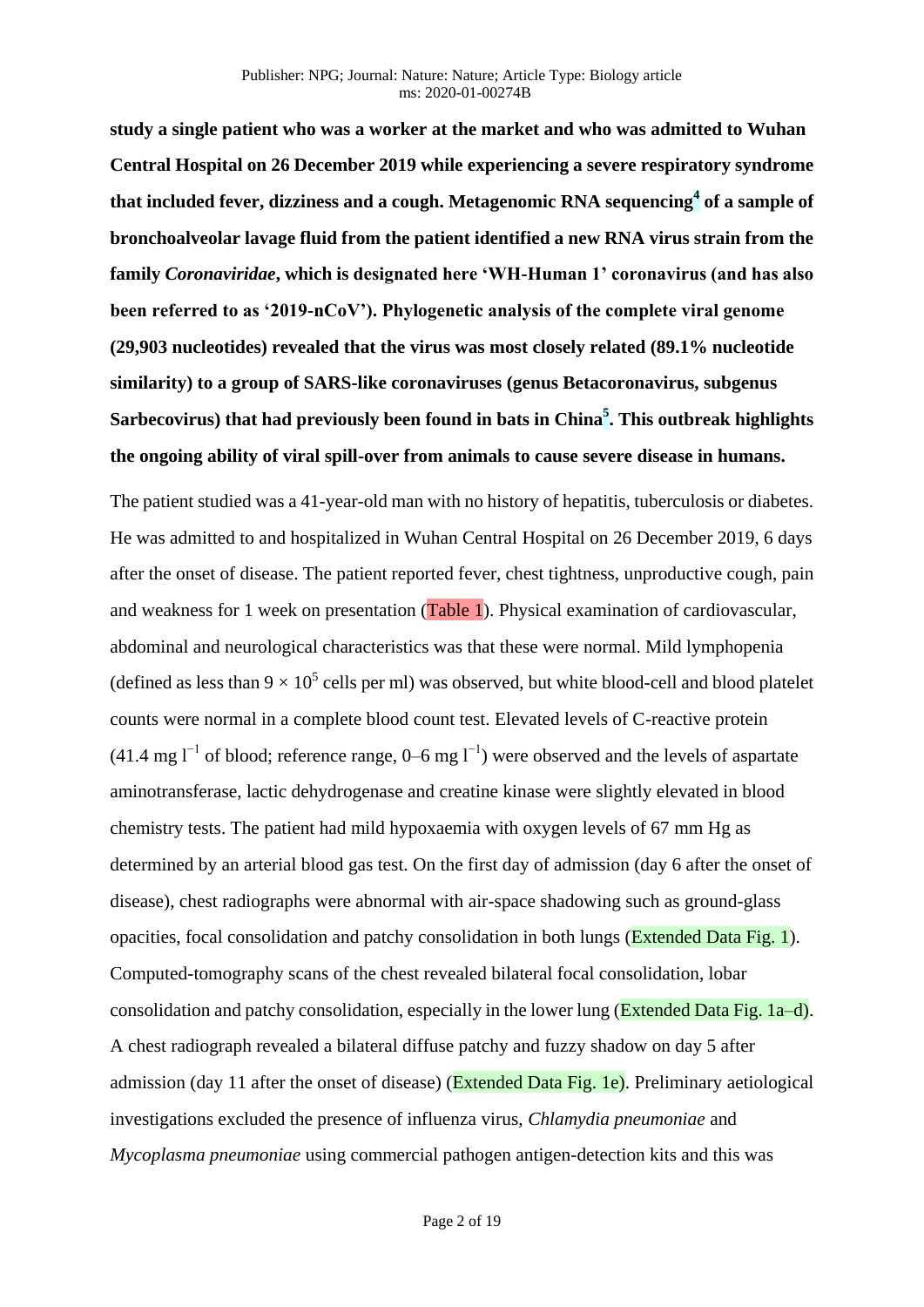confirmed by PCR. Other common respiratory pathogens, including human adenoviruses, also tested negative by quantitative PCR (qPCR) (Extended Data Fig. 2). Although a combination of antibiotic, antiviral and glucocorticoid therapy was administered, the patient exhibited respiratory failure and was given high-flow non-invasive ventilation. The condition of the patient did not improve after 3 days of treatment and he was admitted to the intensive care unit. The patient was transferred to another hospital in Wuhan for further treatment 6 days after admission.

Epidemiological investigations by the Wuhan Center of Disease Control and Prevention revealed that the patient worked at a local indoor seafood market. Notably, in addition to fish and shell fish, a variety of live wild animals, including hedgehogs, badgers, snakes and birds (turtledoves), were available for sale in the market before the outbreak began, as well as animal carcasses and animal meat. No bats were available for sale. While the patient might have had contact with wild animals at the market, he recalled no exposure to live poultry.

To investigate the possible aetiological agents associated with this disease, we collected bronchoalveolar lavage fluid (BALF) and performed deep meta-transcriptomic sequencing. The clinical specimen was handled in a biosafety level 3 laboratory at the Shanghai Public Health Clinical Center. Total RNA was extracted from 200 μl of BALF and a meta-transcriptomic library was constructed using pair-end (150-bp reads) sequencing using an Illumina MiniSeq as previously described $4,6-8$ . In total, we generated 56,565,928 sequence reads that were de novo assembled and screened for potential aetiological agents. Of the 384,096 contigs assembled by Megahit<sup>9</sup>, the longest  $(30,474$  nucleotides  $(nt)$ ) had a high abundance and was closely related to a bat SARS-like coronavirus (CoV) isolate—bat SL-CoVZC45 (GenBank accession number MG772933)—that had previously been sampled in China, with a nucleotide identity of 89.1% (Supplementary Tables 1, 2). The genome sequence of this virus, as well as its termini, were determined and confirmed by reverse-transcription PCR (RT–PCR)<sup>10</sup> and 5′/3′ rapid amplification of cDNA ends (RACE), respectively. This virus strain was designated as WH-Human 1 coronavirus (WHCV) (and has also been referred to as '2019-nCoV') and its whole genome sequence (29,903 nt) has been assigned GenBank accession number MN908947. Remapping the RNA-sequencing data to the complete genome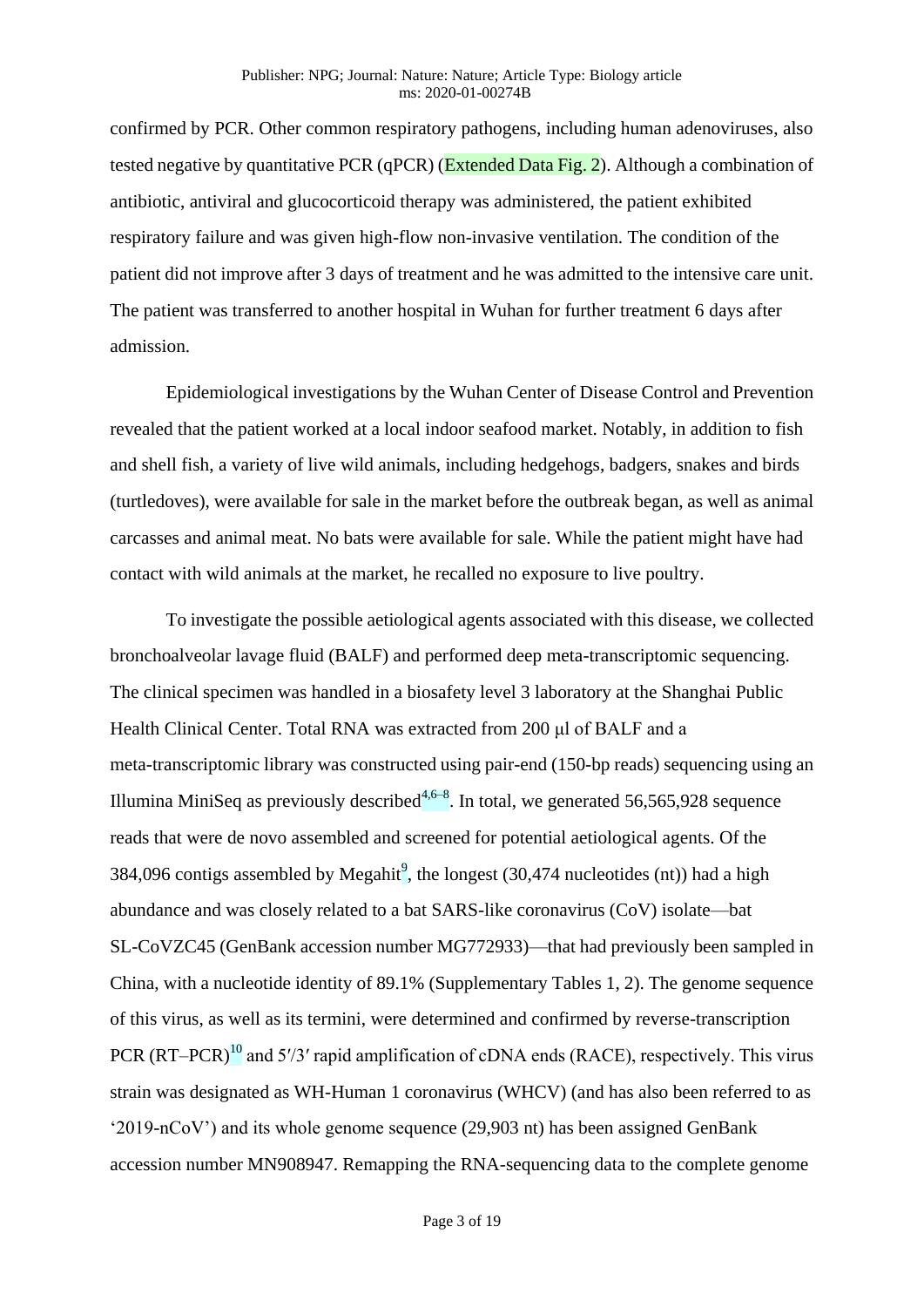of WHCV resulted in an assembly of 123,613 reads, providing 99.99% genome coverage at a mean depth of  $6.04 \times$  (range,  $0.01-78.84 \times$ ) (Extended Data Fig. 3). The viral load in the BALF sample was estimated by qPCR to be  $3.95 \times 10^8$  copies per ml (Extended Data Fig. 4).

The viral genome organization of WHCV was determined by sequence alignment to two representative members of the genus Betacoronavirus: a coronavirus associated with humans (SARS-CoV Tor2, GenBank accession number AY274119) and a coronavirus associated with bats (bat SL-CoVZC45, GenBank accession number MG772933). The un-translational regions and open-reading frame (ORF) of WHCV were mapped based on this sequence alignment and ORF prediction. The WHCV viral genome was similar to these two coronaviruses (Fig. 1 and Supplementary Table 3). The order of genes (5′ to 3′) was as follows: replicase *ORF1ab*, *spike* (*S*), *envelope* (*E*), *membrane* (*M*), *nucleocapsid* (*N*). WHCV has 5′ and 3′ terminal sequences that are typical of betacoronaviruses, with 265 nt at the 5′ terminal end and 229 nt at the 3′ terminal end. The predicted replicase *ORF1ab* gene of WHCV is 21,291 nt in length and contained 16 predicted non-structural proteins (Supplementary Table 4), followed by (at least) 13 downstream ORFs. Additionally, WHCV shares a highly conserved domain (LLRKNGNKG: amino acids 122–130) in *nsp1* with SARS-CoV. The predicted *S*, *ORF3a*, *E*, *M* and *N* genes of WHCV are 3,822, 828, 228, 669 and 1,260 nt in length, respectively. In addition to these ORF regions, which are shared by all members of the subgenus Sarbecovirus, WHCV is similar to SARS-CoV in that it carries a predicted *ORF8* gene (with a length of 366 nt) that is located between the *M* and *N* ORF genes. The functions of WHCV ORFs were predicted based on those of known coronaviruses and are described in Supplementary Table 5. In a manner similar to SARS-CoV Tor2, a leader transcription regulatory sequence (TRS) and nine putative body TRSs could be readily identified upstream of the 5′ end of the ORF in WHCV, and the putative conserved TRS core sequence appeared in two forms—ACGAAC or CUAAAC (Supplementary Table 6).

To determine the evolutionary relationships between WHCV and previously identified coronaviruses, we estimated phylogenetic trees on the basis of the nucleotide sequences of the whole-genome sequence, the non-structural protein genes *ORF1a* and *ORF1b*, and the main structural proteins encoded by the *S*, *E*, *M* and *N* genes (Fig. 2 and Extended Data Fig. 5). In all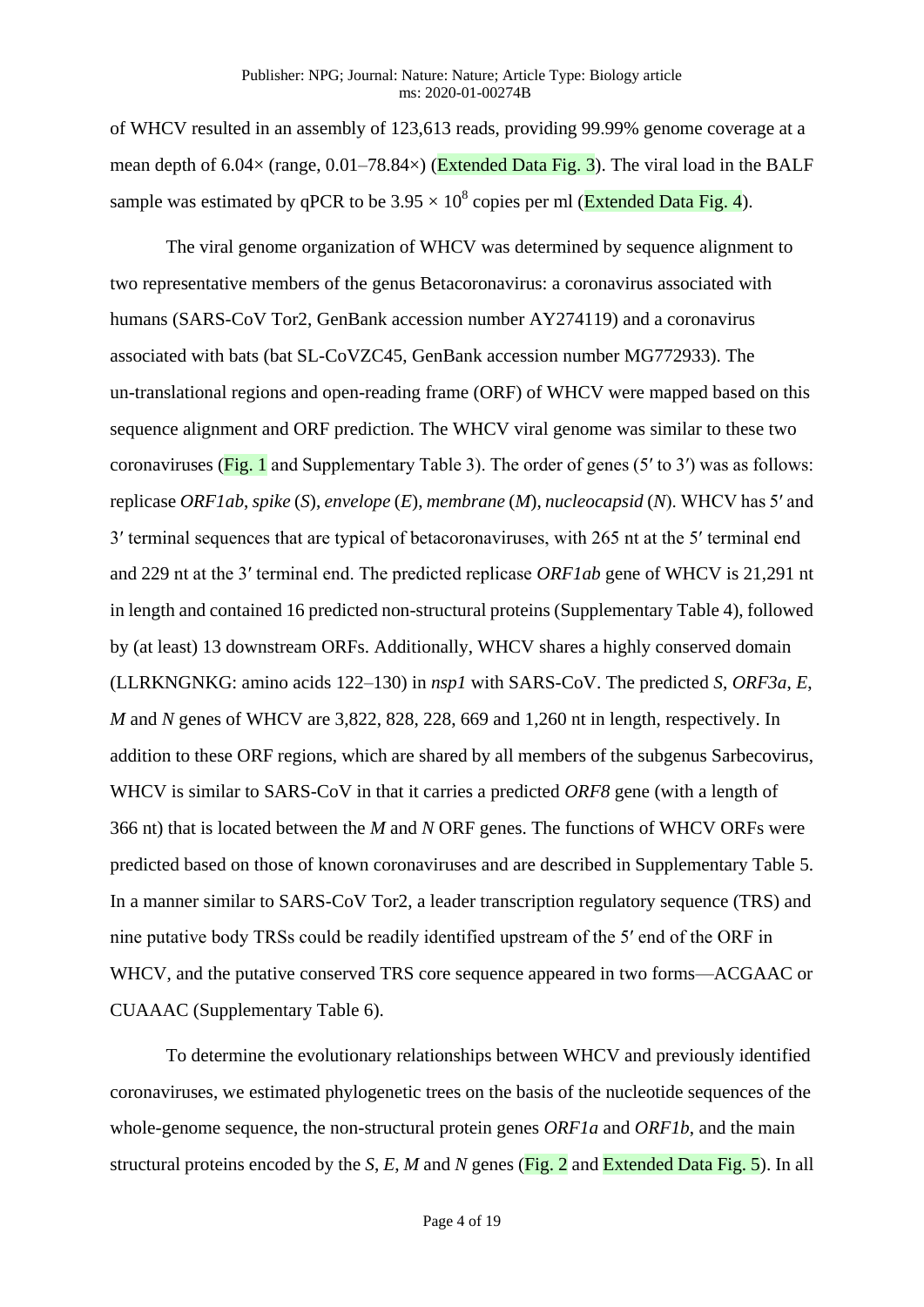phylogenies, WHCV clustered with members of the subgenus Sarbecovirus, including the SARS-CoV that was responsible for the global SARS pandemic<sup>1,2</sup> of 2002–2003, as well as a number of SARS-like coronaviruses that have been obtained from bats<sup>5,11–13</sup>. However, WHCV changed topological position within the subgenus Sarbecovirus depending on which gene was used, which suggests that recombination has occurred in this group of viruses in the past (Fig. 2) and Extended Data Fig. 5). Specifically, in the *S* gene tree (Extended Data Fig. 5), WHCV was most closely related to the bat coronavirus SL-CoVZC45 with 82.3% amino acid identity (and around 77.2% amino acid identity to SARS-CoV; Supplementary Table 3) whereas in the ORF1b phylogeny, WHCV fell in a basal position within the subgenus Sarbecovirus (Fig. 2). This topological division, which probably reflects recombination among the bat sarbecoviruses, was also observed in the phylogenetic trees estimated for conserved domains in the replicase polyprotein pp1ab (Extended Data Fig. 6).

To better understand the potential of WHCV to infect humans, the receptor-binding domain (RBD) of its spike protein was compared with those of SARS-CoVs and bat SARS-like CoVs. The RBD sequences of WHCV were more closely related to those of SARS-CoVs (73.8–74.9% amino acid identity) and SARS-like CoVs, including strains Rs4874, Rs7327 and Rs4231 (75.9–76.9% amino acid identity), that are able to use the human ACE2 receptor for cell entry<sup>11</sup> (Supplementary Table 7). In addition, the RBD of the spike protein from WHCV was only one amino acid longer than the RBD of the spike protein from SARS-CoV (Extended Data Fig. 7a). By contrast, other bat SARS-like CoVs, including the Rp3 strain that cannot bind to human  $ACE2<sup>14</sup>$ , had amino acid deletions at positions 433–437 and 460–472 compared with the sequence in SARS-CoVs (Extended Data Fig. 7a). The previously determined<sup>15</sup> crystal structure of the RBD of the spike protein of SARS-CoV complexed with human ACE2 (Protein Data Bank (PDB) 2AJF) revealed that regions 433–437 and 460–472 directly interact with human ACE2 and hence may be important in determining species specificity (Extended Data Fig. 7b). We predicted the three-dimensional protein structures of the RBD domains of the spike protein of WHCV, Rs4874 and Rp3 by protein homology modelling using the SWISS-MODEL server and compared them to the crystal structure of RBD domain of the spike protein of SARS-CoV (PDB 2GHV) (Extended Data Fig. 7c–f). In accordance with the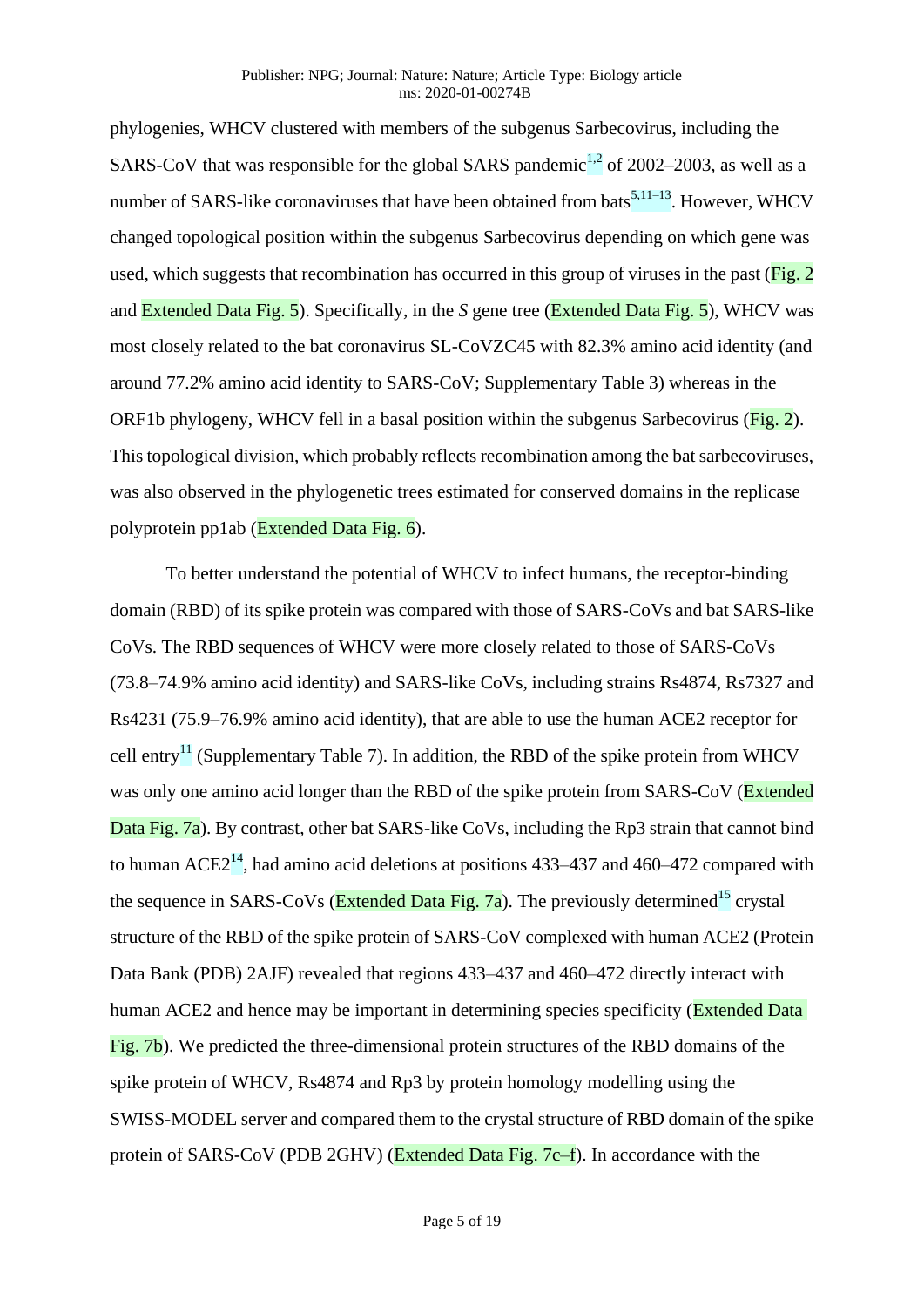sequence alignment, the predicted protein structures of the RBD domains of WHCV and Rs4874 were closely related to that of SARS-CoV and different from the predicted structure of the RBD domain from Rp3. In addition, the N terminus of the spike protein of WHCV is more similar to that of SARS-CoV than other human coronaviruses (HKU1 and OC43) (Extended Data Fig. 8) that can bind to sialic acid<sup>16</sup>. In summary, the high similarities of the amino acid sequences and predicted protein structures of the RBD domains of WHCV and SARS-CoV suggest that WHCV may efficiently use human ACE2 as a receptor for cellular entry, which could potentially facilitate human-to-human transmission $11,17,18$ .

To further characterize the putative recombination events in the evolutionary history of the sarbecoviruses, the whole-genome sequence of WHCV and four representative coronaviruses—bat SARS-like CoV Rp3, CoVZC45, CoVZXC21 and SARS-CoV Tor2—were analysed using the Recombination Detection Program v.4 (RDP4)<sup>19</sup>. Although the similarity plots suggested that possible recombination events had occurred between WHCV and SARS-CoVs or SARS-like CoVs (Extended Data Fig. 9), there was no significant evidence for recombination across the genome as a whole. However, some evidence for past recombination was detected in the *S* gene of WHCV, SARS-CoV and bat SARS-like CoVs (WIV1 and RsSHC014) ( $P < 3.147 \times 10^{-3}$  to  $P < 9.198 \times 10^{-9}$ ), for which the similarity plots suggested the presence of recombination breakpoints at nucleotides 1,029 and 1,652, which separate the *S* gene of WHCV into three regions (Fig. 3). In phylogenies of the nucleotide fragments from 1 to 1,029 and from 1,652 to the end of the sequence, WHCV was most closely related to bat SL-CoVZC45 and bat SL-CoVZXC21, whereas in the region of nucleotides 1,030 to 1,651 (the RBD region) WHCV grouped with SARS-CoV and bat SARS-like CoVs (WIV1 and RsSHC014) that are capable of direct human transmission<sup>17,20</sup>. Despite these recombination events, which seem relatively common among sarbecoviruses, there is no evidence that recombination has facilitated the emergence of WHCV.

Coronaviruses are associated with a number of infectious disease outbreaks in humans, including SARS in 2002–2003 and Middle East respiratory syndrome (MERS) in  $2012^{1,21}$ . Four other coronaviruses—human coronaviruses HKU1, OC43, NL63 and 229E—are also associated with respiratory disease<sup>22–25</sup>. Although SARS-like coronaviruses have been widely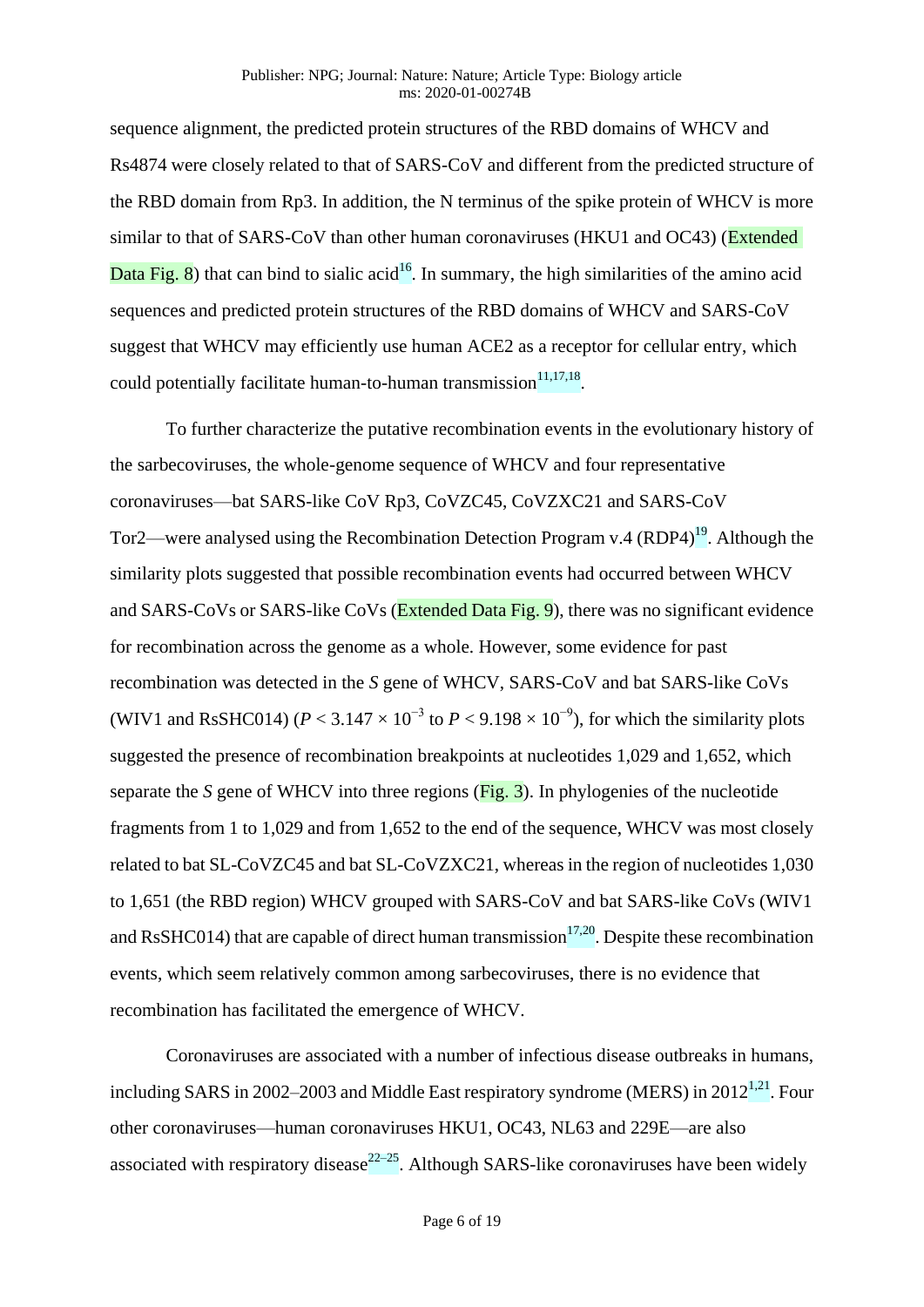identified in mammals including bats since 2005 in China<sup>10,26–28</sup>, the exact origin of human-infected coronaviruses remains unclear. Here we describe a new coronavirus—WHCV—in the BALF from a patient who experienced severe respiratory disease in Wuhan, China. Phylogenetic analysis suggests that WHCV is a member of the genus Betacoronavirus (subgenus Sarbecovirus) that has some genomic and phylogenetic similarities to SARS-CoV<sup>1</sup>, particularly in the RBD of the spike protein. These genomic and clinical similarities to SARS, as well as its high abundance in clinical samples, provides evidence for an association between WHCV and the ongoing outbreak of respiratory disease in Wuhan and across the world. Although the isolation of the virus from only a single patient is not sufficient to conclude that it caused these respiratory symptoms, our findings have been independently corroborated in further patients in a separate study<sup>29</sup>.

The identification of multiple SARS-like CoVs in bats have led to the idea that these animals act as hosts of a natural reservoir of these viruses $^{22,23}$ . Although SARS-like viruses have been identified widely in bats in China, viruses identical to SARS-CoV have not yet been documented. Notably, WHCV is most closely related to bat coronaviruses, and shows 100% amino acid similarity to bat SL-CoVZC45 in the nsp7 and E proteins (Supplementary Table 3). Thus, these data suggest that bats are a possible host for the viral reservoir of WHCV. However, as a variety of animal species were for sale in the market when the disease was first reported, further studies are needed to determine the natural reservoir and any intermediate hosts of WHCV.

*Note added in proof:* Since this paper was accepted, the ICTV has designated the virus as SARS-CoV- $2^{30}$ ; in addition, the WHO has released the official name of the disease caused by this virus, which is COVID-19 $31$ .

**Online content** Any methods, additional references, Nature Research reporting summaries, source data, extended data, supplementary information, acknowledgements, peer review information; details of author contributions and competing interests; and statements of data and code availability are available at [Article DOI].

Received: 7 January 2020; Accepted: 28 January 2020;

Published online 3 February 2020.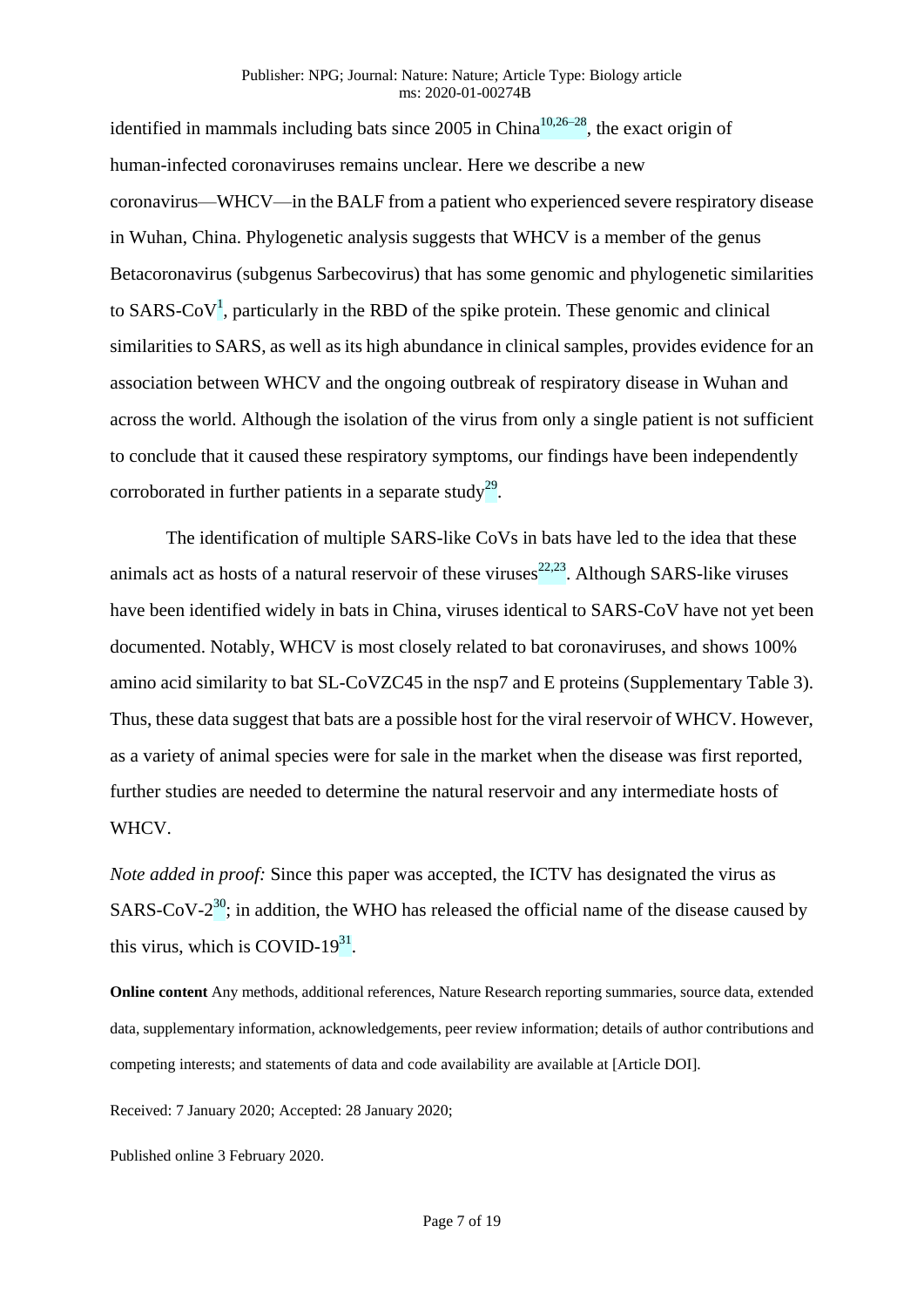- $\langle \text{irn>1. Drosten, C.}$  et al. Identification of a novel coronavirus in patients with severe acute respiratory syndrome. *N. Engl. J. Med.* **348**, 1967–1976 (2003). </jrn>
- $\langle \text{irn} \rangle$  2. Wolfe, N. D., Dunavan, C. P. & Diamond, J. Origins of major human infectious diseases. *Nature* **447**, 279–283 (2007). </jrn>
- <jrn>3. Ventura, C. V., Maia, M., Bravo-Filho, V., Góis, A. L. & Belfort, R. Jr. Zika virus in Brazil and macular atrophy in a child with microcephaly. *Lancet* **387**, 228 (2016).  $\langle$ irn $\rangle$
- <jrn>4. Shi, M. et al. Redefining the invertebrate RNA virosphere. *Nature* **540**, 539–543  $(2016)$ .  $\langle$ jm>
- $\langle$ irn>5. Hu, D. et al. Genomic characterization and infectivity of a novel SARS-like coronavirus in Chinese bat. *Emerg. Microbes Infect.* **7**, 1–10 (2018). </jrn>
- <jrn>6. Shi, M. et al. The evolutionary history of vertebrate RNA viruses. *Nature* **556**, 197–202  $(2018)$ .  $\langle$ irn>
- $\langle \text{irn} \rangle$ 7. Yadav, P. D. et al. Nipah virus sequences from humans and bats during Nipah outbreak, Kerala, India, 2018. *Emerg. Infect. Dis.* **25**, 1003–1006 (2019). </jrn>
- $\langle \text{irm} \rangle$ 8. McMullan, L. K. et al. Characterisation of infectious Ebola virus from the ongoing outbreak to guide response activities in the Democratic Republic of the Congo: a phylogenetic and in vitro analysis. *Lancet Infect. Dis.* **19**, 1023–1032 (2019). </jrn>
- <jrn>9. Li, D., Liu, C. M., Luo, R., Sadakane, K. & Lam, T. W. MEGAHIT: an ultra-fast single-node solution for large and complex metagenomics assembly via succinct de Bruijn graph. *Bioinformatics* **31**, 1674–1676 (2015). </jrn>
- $\langle \text{irn}>10$ . Wang, W. et al. Discovery, diversity and evolution of novel coronaviruses sampled from rodents in China. *Virology* **474**, 19–27 (2015). </jrn>
- $\langle \text{irn} \rangle$  11.Hu, B. et al. Discovery of a rich gene pool of bat SARS-related coronaviruses provides new insights into the origin of SARS coronavirus. *PLoS Pathog.* **13**, e1006698 (2017).  $\langle$ irn $\rangle$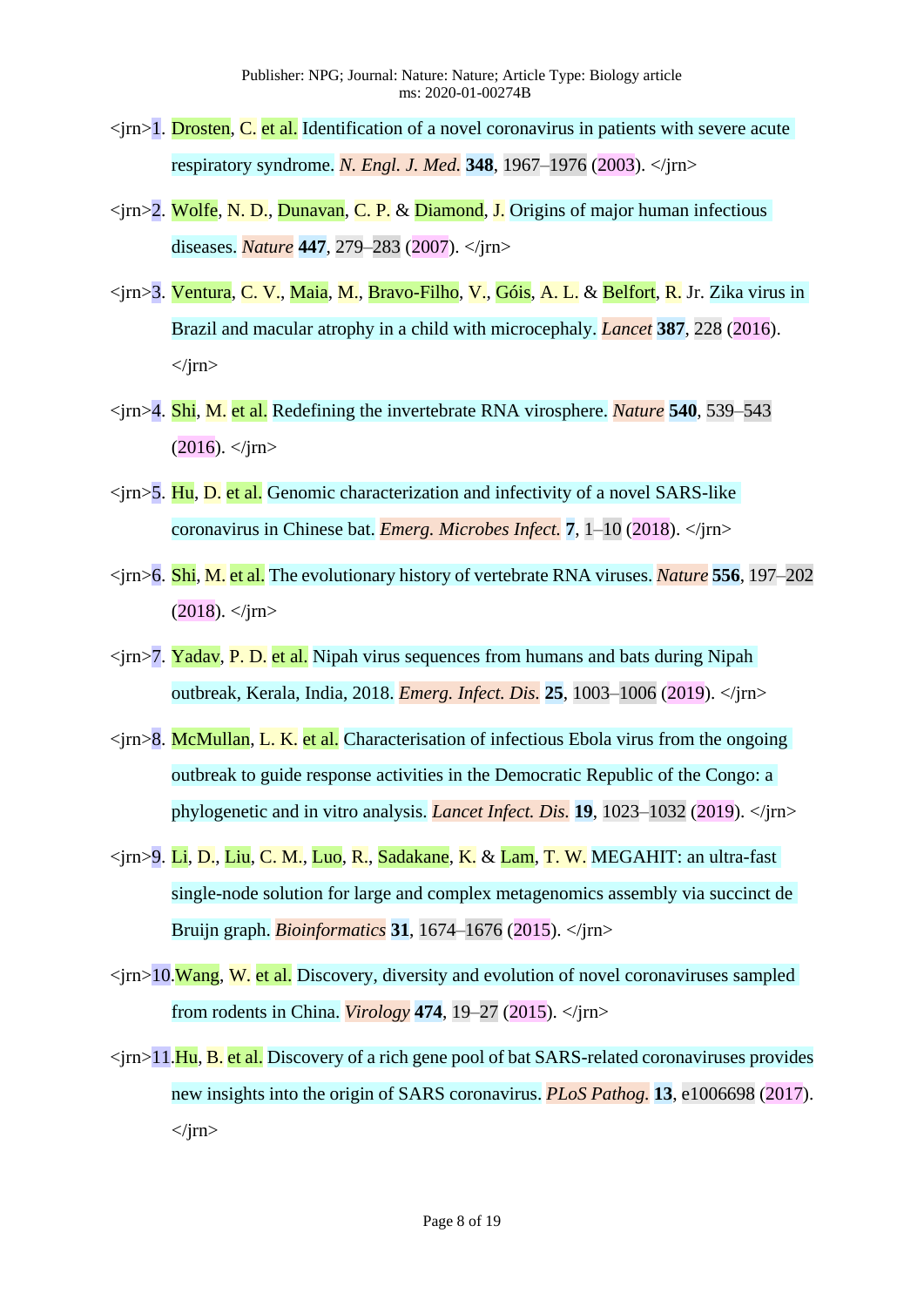- <jrn>12.Lin, X.-D. et al. Extensive diversity of coronaviruses in bats from China. *Virology* **507**,  $1-10$  (2017).  $\langle$ irn>
- $\langle \text{irn} \rangle$   $\geq$  13.Xu, L. et al. Detection and characterization of diverse alpha- and betacoronaviruses from bats in China. *Virol. Sin.* **31**, 69–77 (2016). </jrn>
- $\langle \text{irn} \rangle$  14. Ren, W. et al. Difference in receptor usage between severe acute respiratory syndrome (SARS) coronavirus and SARS-like coronavirus of bat origin. *J. Virol.* **82**, 1899–1907  $(2008)$ .  $\langle$ irn>
- $\langle \text{cm} \rangle$  15.Li, F., Li, W., Farzan, M. & Harrison, S. C. Structure of SARS coronavirus spike receptor-binding domain complexed with receptor. *Science* **309**, 1864–1868 (2005).  $\langle$ irn $\rangle$
- <jrn>16.Hulswit, R. J. G. et al. Human coronaviruses OC43 and HKU1 bind to 9-*O*-acetylated sialic acids via a conserved receptor-binding site in spike protein domain A. *Proc. Natl Acad. Sci. USA* **116**, 2681–2690 (2019). </jrn>
- $\langle \text{irn} \rangle$  17. Ge, X. Y. et al. Isolation and characterization of a bat SARS-like coronavirus that uses the ACE2 receptor. *Nature* **503**, 535–538 (2013). </jrn>
- $\langle \text{irn} \rangle$  18. Yang, X. L. et al. Isolation and characterization of a novel bat coronavirus closely related to the direct progenitor of severe acute respiratory syndrome coronavirus. *J. Virol.* **90**, 3253–3256 (2016). </*jrn>*
- <jrn>19.Martin, D. P. et al. RDP3: a flexible and fast computer program for analyzing recombination. *Bioinformatics* **26**, 2462–2463 (2010). </jrn>
- $\langle \text{im} \rangle$  20. Menachery, V. D. et al. A SARS-like cluster of circulating bat coronaviruses shows potential for human emergence. *Nat. Med.* **21**, 1508–1513 (2015). </jrn>
- $\langle \text{irn} \rangle$  -21. Bermingham, A. et al. Severe respiratory illness caused by a novel coronavirus, in a patient transferred to the United Kingdom from the Middle East, September 2012. *Euro Surveill.* **17**, 20290 (2012). </jrn>
- $\langle \text{tr} \rangle$  22. Hamre, D. & Procknow, J. J. A new virus isolated from the human respiratory tract. *Proc. Soc. Exp. Biol. Med.* **121**, 190–193 (1966). </jrn>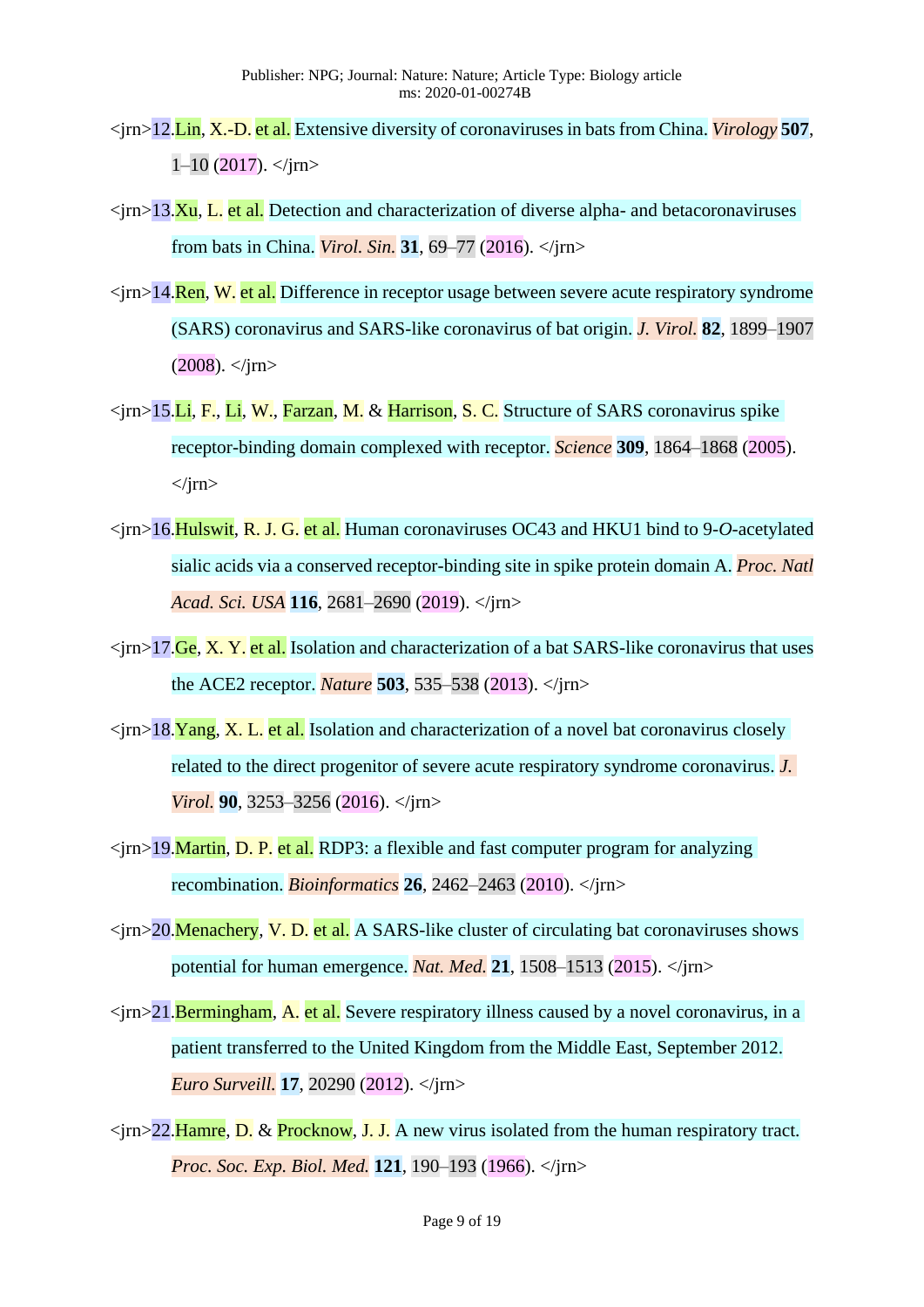- $\langle \text{irn} \rangle$  23. McIntosh, K., Becker, W. B. & Chanock, R. M. Growth in suckling-mouse brain of "IBV-like" viruses from patients with upper respiratory tract disease. *Proc. Natl Acad. Sci. USA* **58**, 2268–2273 (1967). </jrn>
- <jrn>24.van der Hoek, L. et al. Identification of a new human coronavirus. *Nat. Med.* **10**, 368–  $373$  (2004).  $\langle$ irn>
- $\langle \text{irn} \rangle$ 25.Woo, P. C. et al. Characterization and complete genome sequence of a novel coronavirus, coronavirus HKU1, from patients with pneumonia. *J. Virol.* **79**, 884–895  $(2005)$ .  $\langle$ irn>
- <jrn>26.Li, W. et al. Bats are natural reservoirs of SARS-like coronaviruses. *Science* **310**, 676– 679 (2005).  $\langle$ irn>
- $\langle \text{irn} \rangle$ 27. Lau, S. K. et al. Severe acute respiratory syndrome coronavirus-like virus in Chinese horseshoe bats. *Proc. Natl Acad. Sci. USA* **102**, 14040–14045 (2005). </jrn>
- $\langle \sin \rangle$  28. Wang, W. et al. Discovery of a highly divergent coronavirus in the Asian house shrew from China illuminates the origin of the Alphacoronaviruses. *J. Virol.* **91**, e00764-17  $(2017)$ .  $\langle$ irn>
- $\langle$ eref>29. **Zhou, P. et al.** A pneumonia outbreak associated with a new coronavirus of probable bat origin. *Nature* <https://doi.org/10.1038/s41586-020-2012-7> (2020).</eref>
- <unknown>30. Gorbalenya, A. E. *Severe acute respiratory syndrome-related coronavirus* the species and its viruses, a statement of the Coronavirus Study Group. Preprint at bioRxiv<https://doi.org/10.1101/2020.02.07.93786> (2020).</unknown>
- $\langle \text{unknown} \rangle$ 31. WHO. WHO Director-General's remarks at the media briefing on 2019-nCoV on 11 February 2020.

https://www.who.int/dg/speeches/detail/who-director-general-s-remarks-at-the-media -briefing-on-2019-ncov-on-11-february-2020 (WHO, 11 February 2020).</unknown>

**Publisher's note:** Springer Nature remains neutral with regard to jurisdictional claims in published maps and institutional affiliations.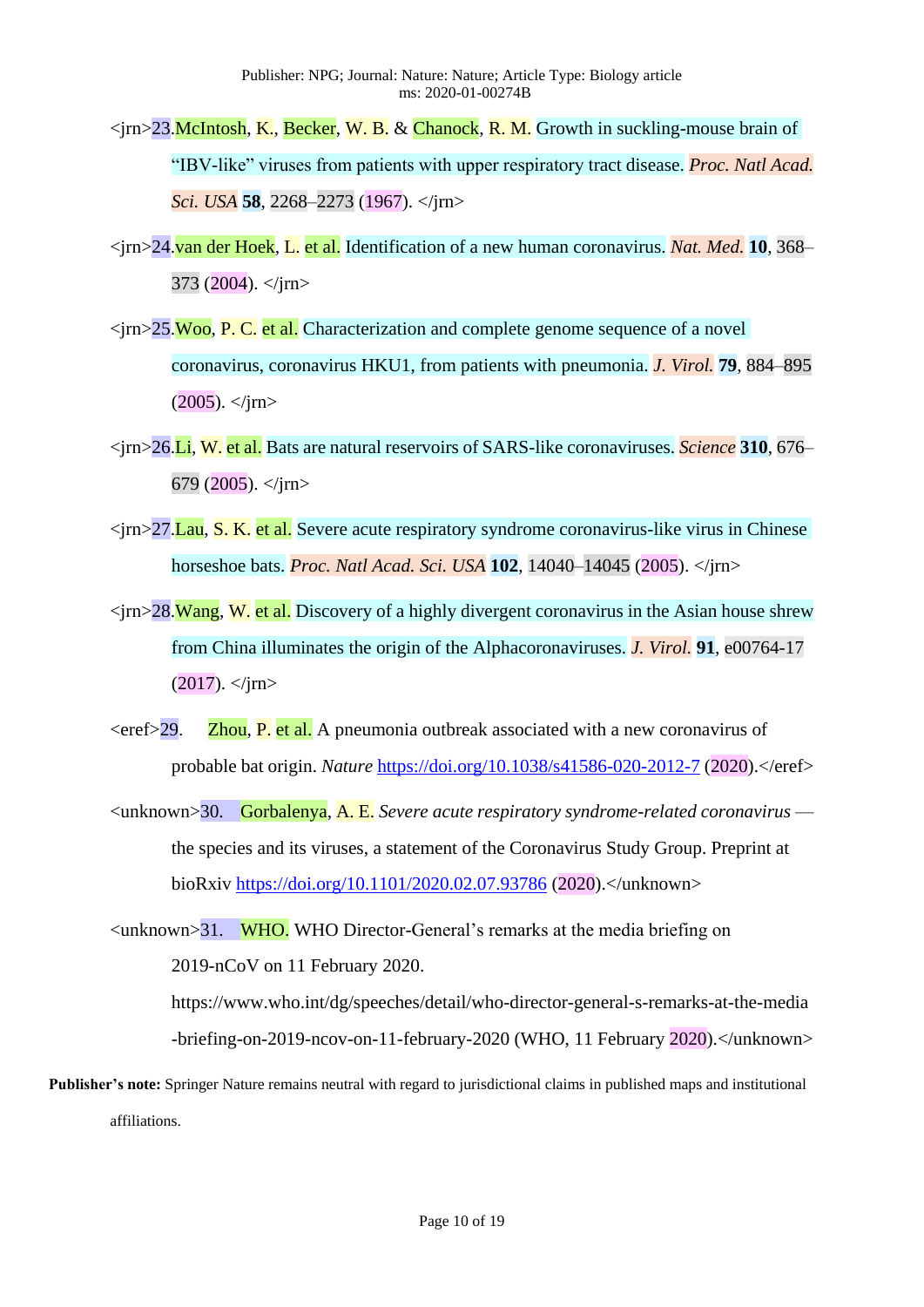**Open Access** This article is licensed under a Creative Commons Attribution 4.0 International License, which permits use, sharing, adaptation, distribution and reproduction in any medium or format, as long as you give appropriate credit to the original author(s) and the source, provide a link to the Creative Commons license, and indicate if changes were made. The images or other third party material in this article are included in the article's Creative Commons license, unless indicated otherwise in a credit line to the material. If material is not included in the article's Creative Commons license and your intended use is not permitted by statutory regulation or exceeds the permitted use, you will need to obtain permission directly from the copyright holder. To view a copy of this license, visit http://creativecommons.org/licenses/by/4.0/.

| <b>Characteristic</b>     | <b>Patient</b>         |
|---------------------------|------------------------|
| Age (years)               | 41                     |
| Sex                       | Male                   |
| Date of illness onset     | 20 December 2019       |
| Date of admission         | 26 December 2019       |
| <b>Signs and symptoms</b> |                        |
| Fever                     | Yes                    |
| Body temperature (°C)     | 38.4                   |
| Cough                     | Yes                    |
| Sputum production         | Yes                    |
| Dizzy                     | Yes                    |
| Weakness                  | Yes                    |
| Chest tightness           | Yes                    |
| Dyspnoea                  | Yes                    |
| <b>Bacterial culture</b>  | Negative               |
| Glucocorticoid therapy    | Yes                    |
| Antibiotic therapy        | Cefoselis              |
| Antiviral therapy         | Oseltamivir            |
| Oxygen therapy            | Mechanical ventilation |

**Table 1 | Clinical symptoms and patient data**

**Fig. 1 | Genome organization of SARS and SARS-like CoVs.** The organization of genes for WHCV, bat SL-CoVZC45 and SARS-CoV Tor2.

**Fig. 2 | Maximum likelihood phylogenetic trees of nucleotide sequences of the** *ORF1a***,** 

*ORF1b***,** *E* **and** *M* **genes of WHCV and related coronaviruses. a**, Phylogenetic trees of

ORF1a. **b**, Phylogenetic trees of ORF1b. **c**, Phylogenetic trees of E. **d**, Phylogenetic trees of M.

EriCoV, Erinaceus coronaviruss. Numbers (>70) above or below the branches indicate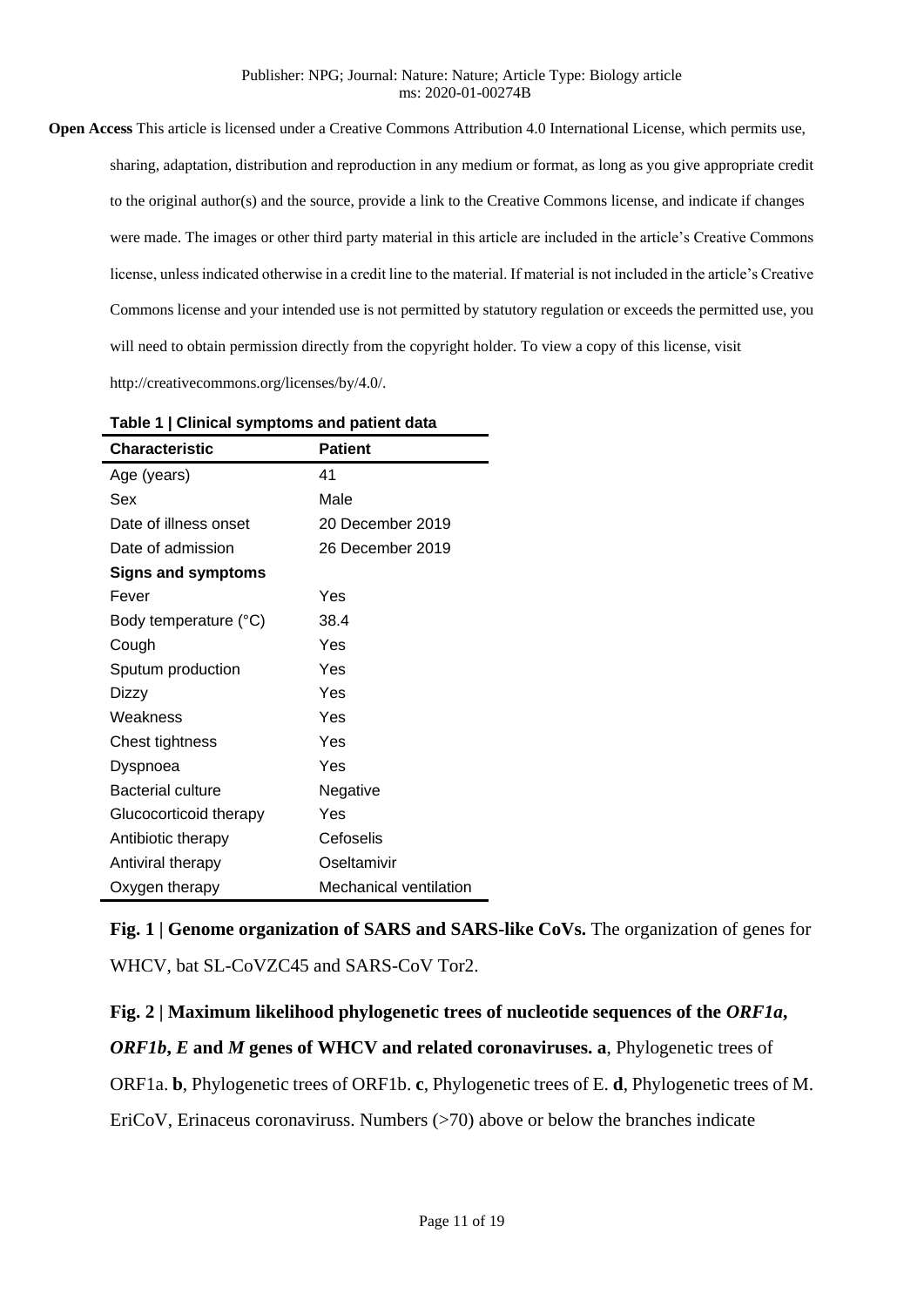percentage bootstrap values for the associated nodes. The trees were mid-point rooted for clarity only. The scale bar represents the number of substitutions per site.

**Fig. 3 | Possible recombination events in the** *S* **gene of sarbecoviruses. a**, The sequence similarity plot reveals two putative recombination breakpoints (black dashed lines), with their locations indicated at the bottom. The plot shows similarity comparisons of the *S* gene of WHCV (query) compared with the sequences of SARS-CoV Tor2 and bat SARS-like CoVs WIV1, Rf1 and CoVZC45. **b**, Phylogenies of the major parental region (1–1,028 and 1,653– 3,804) and minor parental region (1,029–1,652). Phylogenies were estimated using a maximum likelihood method and were mid-point rooted for clarity only. Numbers above or below the branches indicate percentage bootstrap values. The scale bar represents the number of substitutions per site.

## **METHODS**

## **Data reporting**

No statistical methods were used to predetermine sample size. The experiments were not randomized and the investigators were not blinded to allocation during experiments and outcome assessment.

## **Patient information and collection of clinical data and samples**

A patient presenting with acute onset of fever (temperature over 37.5 °C), cough and chest tightness, who was admitted to Wuhan Central Hospital in Wuhan, China, was considered to be a suspected case. During admission, BALF was collected and stored at −80 °C until further processing. Demographic, clinical and laboratory data were retrieved from the clinical records of the patient. The study was reviewed and approved by the ethics committee of the National Institute for Communicable Disease Control and Prevention, Chinese Center for Disease Control and Prevention. Signed written informed consent was obtained from the patient.

## **RNA library construction and sequencing**

Total RNA was extracted from the BALF sample using the RNeasy Plus Universal Mini kit (Qiagen) following the manufacturer's instructions. The quantity and quality of the RNA solution was assessed using a Qbit machine and an Agilent 2100 Bioanalyzer (Agilent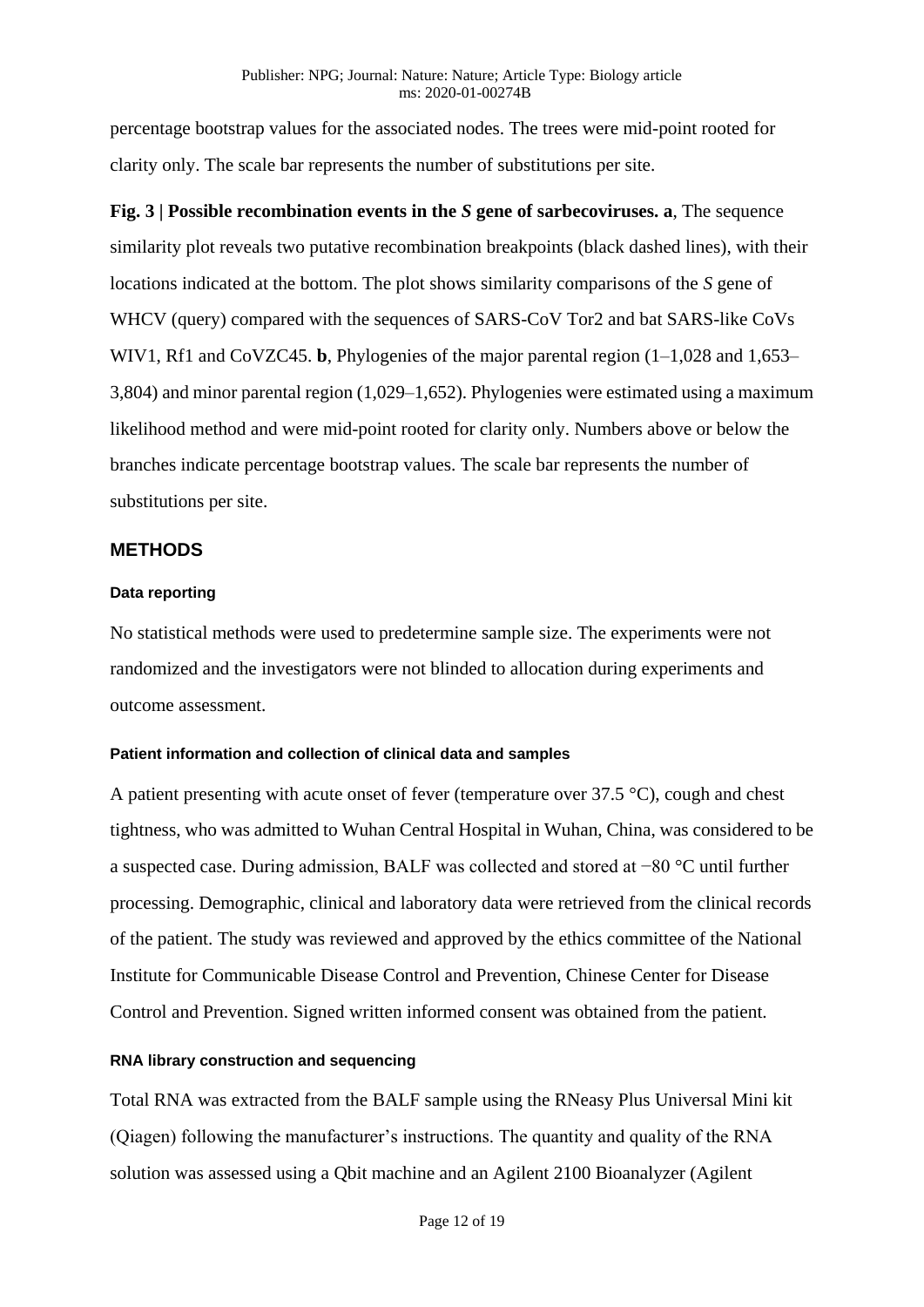Technologies) before library construction and sequencing. An RNA library was then constructed using the SMARTer Stranded Total RNA-Seq kit v.2 (TaKaRa). Ribosomal RNA depletion was performed during library construction following the manufacturer's instructions. Paired-end (150-bp reads) sequencing of the RNA library was performed on the MiniSeq platform (Illumina). Library preparation and sequencing were carried out at the Shanghai Public Health Clinical Center, Fudan University, Shanghai, China.

#### **Data processing and identification of the viral agent**

Sequencing reads were first adaptor and quality trimmed using the Trimmomatic program $^{32}$ . The remaining 56,565,928 reads were assembled de novo using both Megahit  $(v.1.1.3)^9$  and Trinity  $(v.2.5.1)^{33}$  with default parameter settings. Megahit generated a total of 384,096 assembled contigs (size range of 200–30,474 nt), whereas Trinity generated 1,329,960 contigs with a size range of 201–11,760 nt. All of these assembled contigs were compared (using BLASTn and Diamond BLASTx) against the entire non-redundant (nr) nucleotide and protein databases, with *e* values set to  $1 \times 10^{-10}$  and  $1 \times 10^{-5}$ , respectively. To identify possible aetiological agents present in the sequencing data, the abundance of the assembled contigs was first evaluated as the expected counts using the RSEM program<sup>34</sup> implemented in Trinity. Non-human reads (23,712,657 reads), generated by filtering host reads using the human genome (human release 32, GRCh38.p13, downloaded from Gencode) by Bowtie $2^{35}$ , were used for the RSEM abundance assessment.

As the longest contigs generated by Megahit (30,474 nt) and Trinity (11,760 nt) both showed high similarity to the bat SARS-like coronavirus isolate bat SL-CoVZC45 and were found at a high abundance (Supplementary Tables 1, 2), the longer sequence (30,474 nt)—which covered almost the whole virus genome—was used for primer design for PCR confirmation and determination of the genome termini. Primers used for PCR, qPCR and RACE experiments are listed in Supplementary Table 8. The PCR assay was conducted as described previously<sup>10</sup> and the complete genome termini was determined using the Takara SMARTer RACE 5′/3′ kit (TaKaRa) following the manufacturer's instructions. Subsequently, the genome coverage and sequencing depth were determined by remapping all of the adaptorand quality-trimmed reads to the whole genome of WHCV using Bowtie $2^{35}$  and Samtools<sup>36</sup>.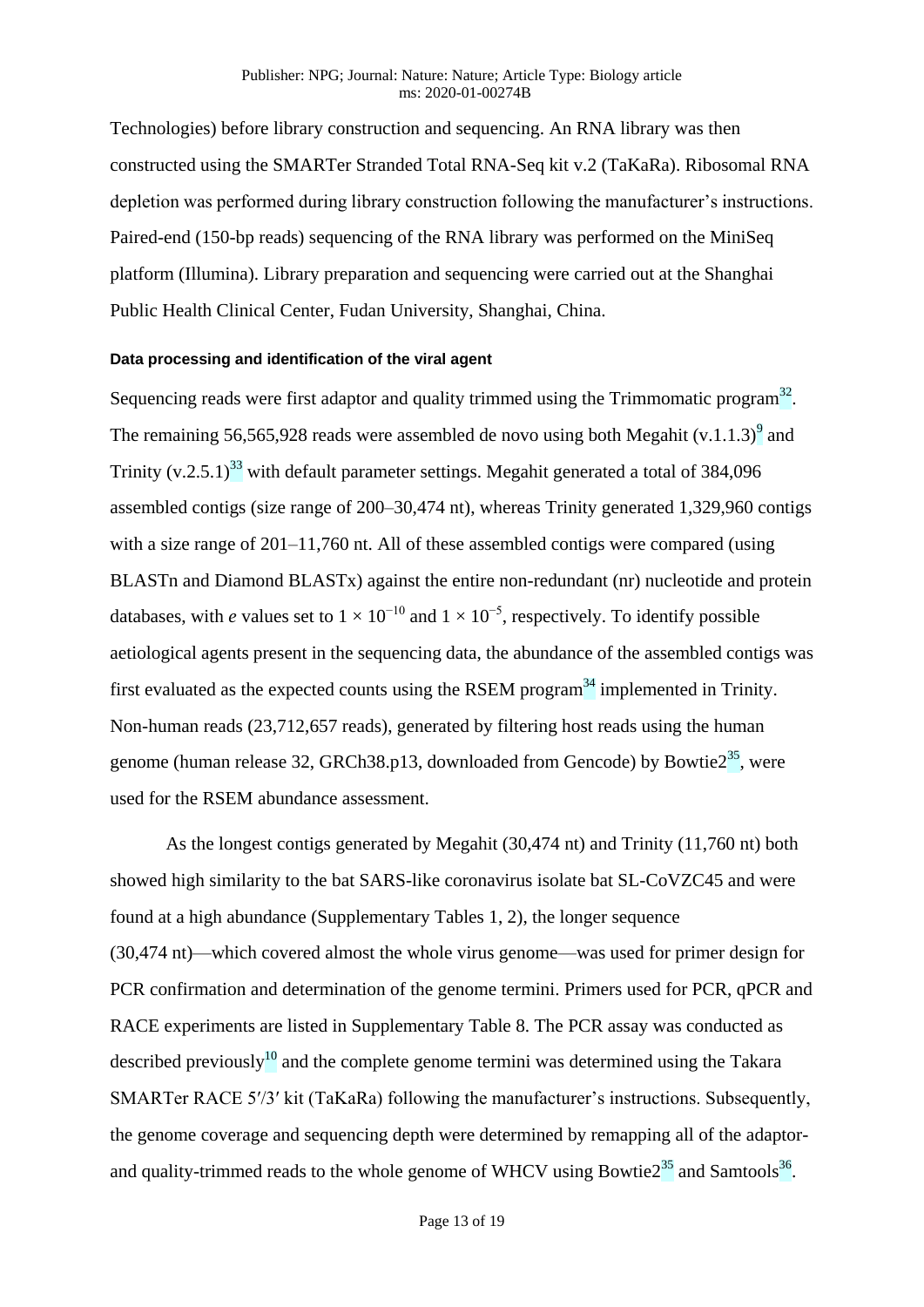#### Publisher: NPG; Journal: Nature: Nature; Article Type: Biology article ms: 2020-01-00274B

The viral loads of WHCV in BALF were determined by quantitative real-time RT–PCR using the Takara One Step PrimeScript RT–PCR kit (Takara RR064A) following the manufacturer's instructions. Real-time RT–PCR was performed using 2.5 μl RNA with 8 pmol of each primer and 4 pmol probe under the following conditions: reverse transcription at 42 °C for 10 min, 95 °C for 1 min, followed by 40 cycles of 95 °C for 15 s and 60 °C for 1 min. The reactions were performed and detected by ABI 7500 Real-Time PCR Systems. The PCR product covering the Taqman primers and probe region was cloned into pLB vector using the Lethal Based Simple Fast Cloning Kit (TianGen) as standards for quantitative viral load test.

#### **Virus genome characterization and phylogenetic analysis**

For the newly identified virus genome, the potential ORFs were predicted and annotated using the conserved signatures of the cleavage sites recognized by coronavirus proteinases, and were processed in the Lasergene software package (v.7.1, DNAstar). The viral genes were aligned using the L-INS-i algorithm implemented in MAFFT  $(v.7.407)^{37}$ .

Phylogenetic analyses were then performed using the nucleotide sequences of various CoV gene datasets: (1) whole genome, (2) ORF1a, (3) ORF1b, (4) nsp5 (3CLpro), (5) RdRp (nsp12), (6) nsp13 (Hel), (7) nsp14 (ExoN), (8) nsp15 (NendoU), (9) nsp16 (O-MT), (10) spike (S) and (11) nucleocapsid (N). Phylogenetic trees were inferred using the maximum likelihood method implemented in the PhyML program  $(v.3.0)^{38}$ , using the generalized time reversible substitution model and subtree pruning and regrafting branch swapping. Bootstrap support values were calculated from 1,000 pseudo-replicate trees. The best-fitting model of nucleotide substitution was determined using MEGA  $(v.5)^{39}$ . Amino acid identities among sequences were calculated using the MegAlign program implemented in the Lasergene software package (v.7.1, DNAstar).

#### **Genome recombination analysis**

Potential recombination events in the history of the sarbecoviruses were assessed using both the RDP4<sup>19</sup> and Simplot (v.3.5.1)<sup>40</sup>. The RDP4 analysis was conducted based on the complete genome (nucleotide) sequence, using RDP, GENECONV, BootScan, maximum chi square, Chimera, SISCAN and 3SEQ methods. Putative recombination events were identified with a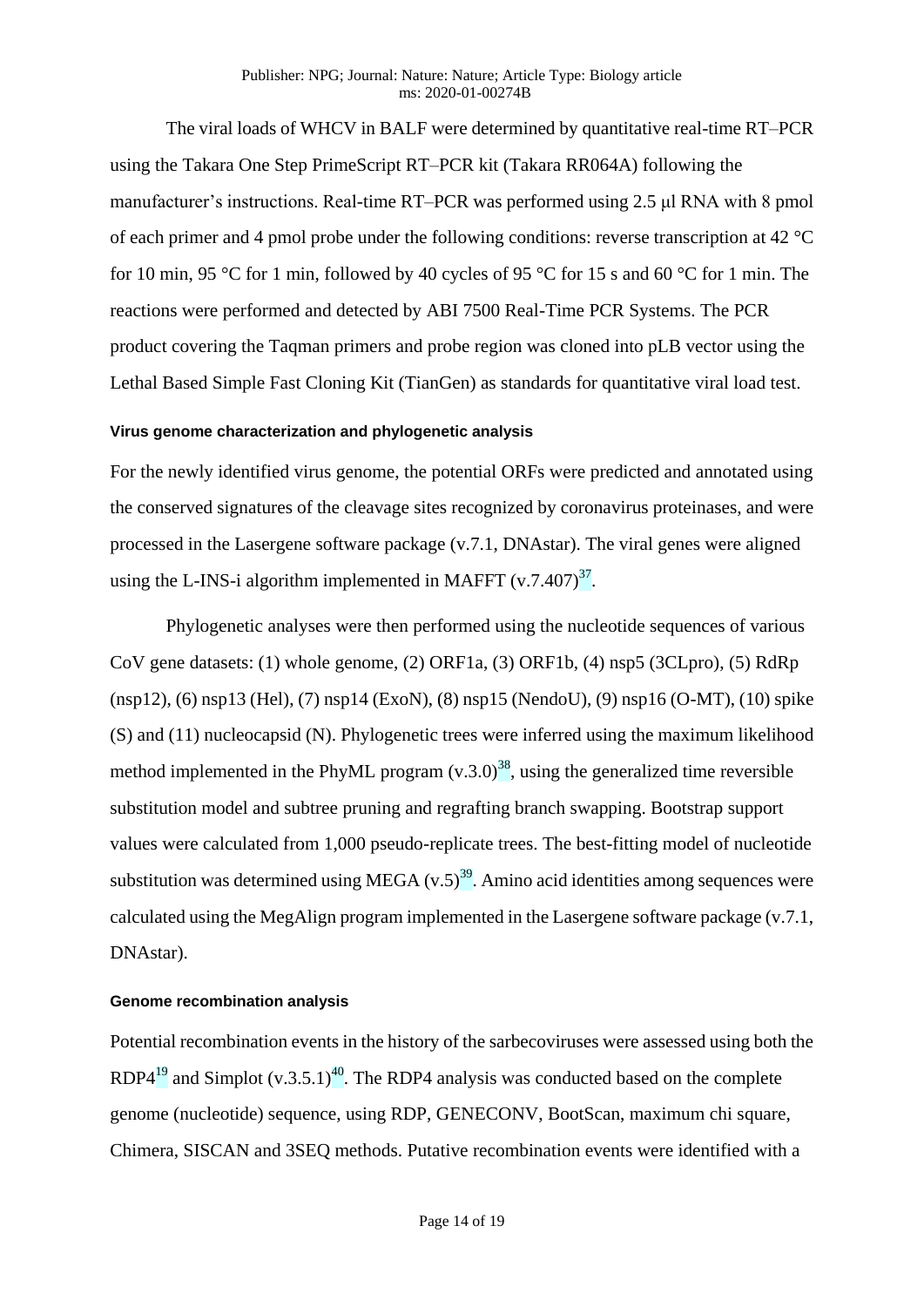Bonferroni corrected *P*-value cut-off of 0.01. Similarity plots were inferred using Simplot to further characterize potential recombination events, including the location of possible breakpoints.

## **Analysis of the RBD domain of the spike protein of WHCV**

An amino acid sequence alignment of RBD sequences from WHCV, SARS-CoVs and bat SARS-like CoVs was performed using  $MUSEE<sup>41</sup>$ . The predicted protein structures of the RBD of the spike protein were estimated based on target–template alignment using ProMod3 on SWISS-MODEL server [\(https://swissmodel.expasy.org/\)](https://swissmodel.expasy.org/). The sequences of the RBD domains spike of WHCV, Rs4874 and Rp3 were searched by BLAST against the primary amino acid sequence contained in the SWISS-MODEL template library (last update, 9 January 2020; last included PDB release, 3 January 2020). Models were built based on the target– template alignment using ProMod3. The global and per-residue model quality was assessed using the QMEAN scoring function<sup>42</sup>. The PDB files of the predicted protein structures were displayed and compared with the crystal structures of the spike RBD of SARS-CoV (PDB  $2GHV)^{43}$  and the crystal of structure of the spike RBD of SARS-CoV complexed with human  $ACE2 (PDB 2AJF)<sup>15</sup>$ .

#### **Reporting summary**

Further information on research design is available in the Nature Research Reporting Summary linked to this paper.

#### **Data availability**

Sequence reads generated in this study are available from the NCBI Sequence Read Archive (SRA) database under BioProject accession number [PRJNA603194.](http://www.ncbi.nlm.nih.gov/bioproject/?term=PRJNA603194) The complete genome sequence of WHCV has been deposited in GenBank under accession number [MN908947.](https://www.ncbi.nlm.nih.gov/gquery/?term=MN908947)

- <jrn>32.Bolger, A. M., Lohse, M. & Usadel, B. Trimmomatic: a flexible trimmer for Illumina sequence data. *Bioinformatics* **30**, 2114–2120 (2014). </jrn>
- $\langle \text{irm} \rangle$  33. Grabherr, M. G. et al. Full-length transcriptome assembly from RNA-seq data without a reference genome. *Nat. Biotechnol.* **29**, 644–652 (2011). </jrn>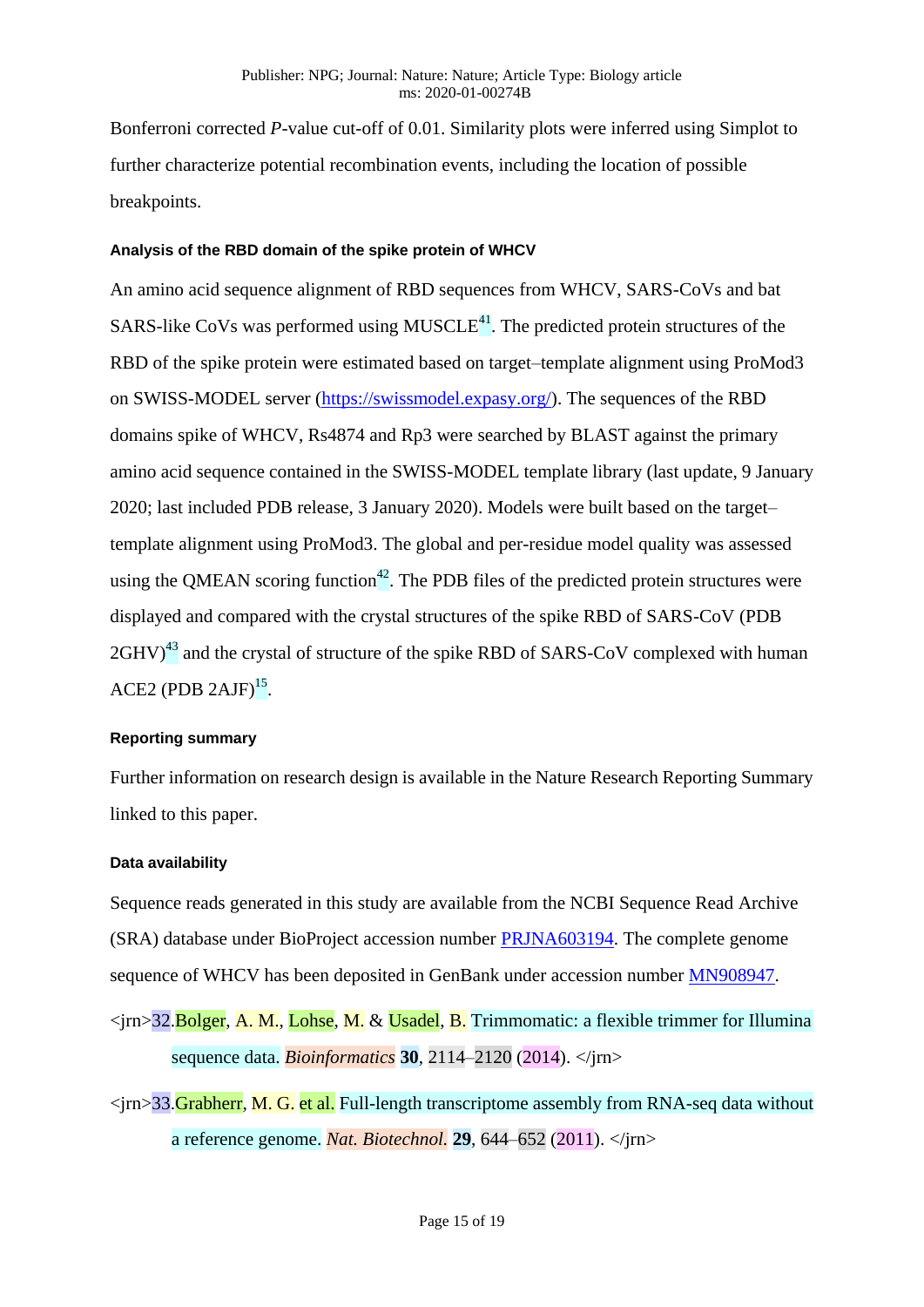- <jrn>34.Li, B., Ruotti, V., Stewart, R. M., Thomson, J. A. & Dewey, C. N. RNA-seq gene expression estimation with read mapping uncertainty. *Bioinformatics* **26**, 493–500  $(2010)$ .  $\langle$ irn>
- <jrn>35.Langmead, B. & Salzberg, S. L. Fast gapped-read alignment with Bowtie 2. *Nat. Methods* 9, 357–359 (2012). </*jrn>*
- <jrn>36.Li, H. et al. The Sequence Alignment/Map format and SAMtools. *Bioinformatics* **25**, 2078–2079 (2009). </jrn>
- $\langle \text{im} \rangle$ 37.Katoh, K. & Standley, D. M. MAFFT multiple sequence alignment software version 7: improvements in performance and usability. *Mol. Biol. Evol.* **30**, 772–780 (2013).  $\langle$ irn $\rangle$
- $\langle \text{im}\rangle$  38. Guindon, S. et al. New algorithms and methods to estimate maximum-likelihood phylogenies: assessing the performance of PhyML 3.0. *Syst. Biol.* **59**, 307–321 (2010).  $\langle$ jrn $\rangle$
- $\langle \text{im}\rangle$ 39.Tamura, K. et al. MEGA5: molecular evolutionary genetics analysis using maximum likelihood, evolutionary distance, and maximum parsimony methods. *Mol. Biol. Evol.* **28**, 2731–2739 (2011). </jrn>
- $\langle \text{tr} \rangle$  = 40. Lole, K. S. et al. Full-length human immunodeficiency virus type 1 genomes from subtype C-infected seroconverters in India, with evidence of intersubtype recombination. *J. Virol.* **73**, 152–160 (1999). </jrn>
- $\langle \text{irn>41}.\text{Edgar}, \text{R. C. MUSCLE: multiple sequence alignment with high accuracy and high}$ throughput. *Nucleic Acids Res.* **32**, 1792–1797 (2004). </jrn>
- <jrn>42.Waterhouse, A. et al. SWISS-MODEL: homology modelling of protein structures and complexes. *Nucleic Acids Res.* **46**, W296–W303 (2018). </jrn>
- $\langle \text{im}\rangle$  43. Hwang, W. C. et al. Structural basis of neutralization by a human anti-severe acute respiratory syndrome spike protein antibody, 80R. *J. Biol. Chem.* **281**, 34610–34616  $(2006)$ .  $\langle$ irn>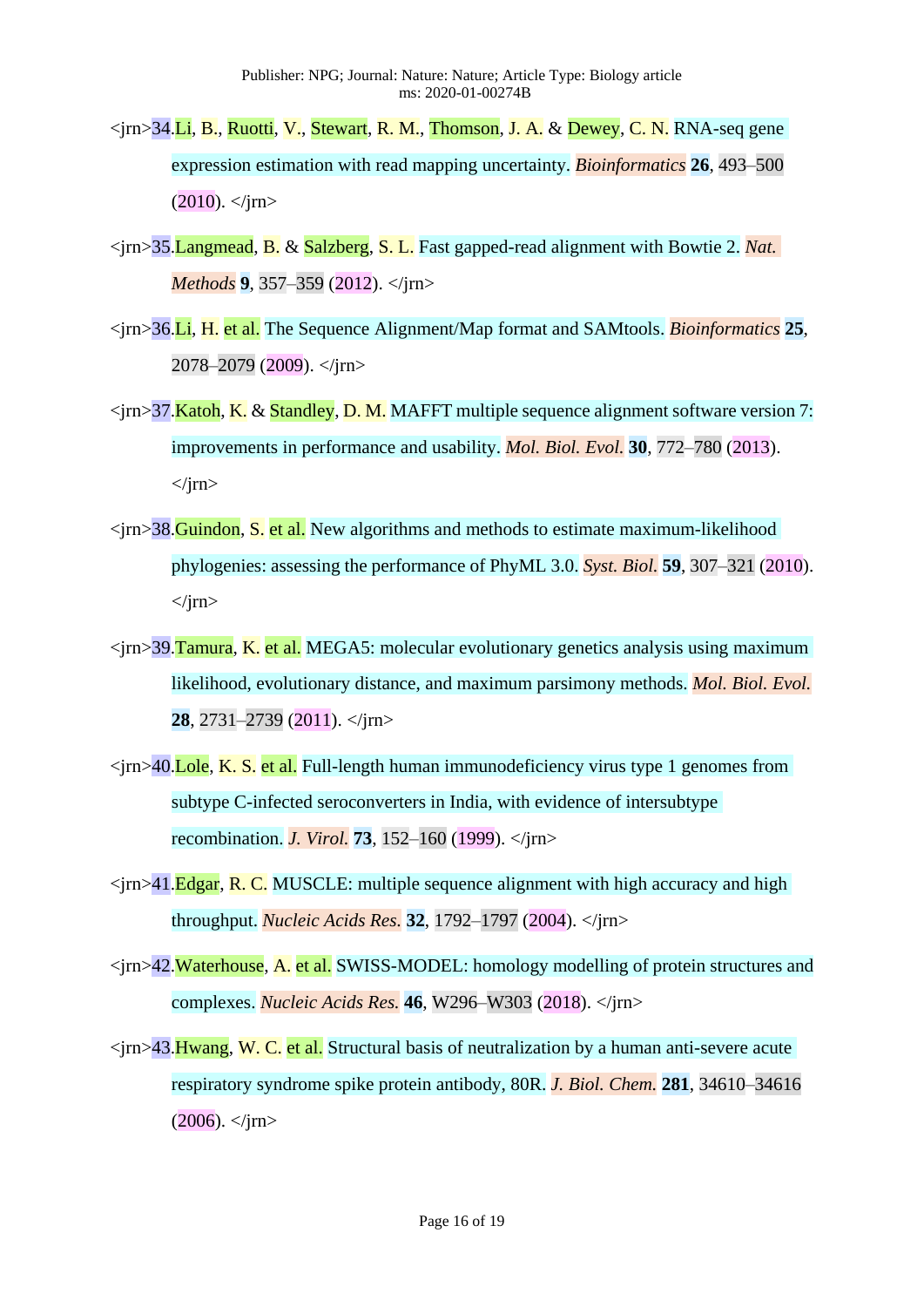**Acknowledgements** This study was supported by the Special National Project on investigation of basic resources of China (grant SQ2019FY010009) and the National Natural Science Foundation of China (grants 81861138003 and 31930001). E.C.H. is supported by an ARC Australian Laureate Fellowship (FL170100022).

**Author contributions** Y.-Z.Z. conceived and designed the study. S.Z., Y.H., Z.-W.T. and M.-L.Y. performed the clinical work and sample collection. B.Y. and J.-H.T. performed the epidemiological investigation and sample collection. F.W., Z.-G.S., L.X., Y.-Y.P., Y.-L.Z., F.-H.D., Y.L., J.-J.Z. and Q.-M.W. performed the experiments. Y.-M.C., W.W., F.W., E.C.H. and Y.-Z.Z. analysed the data. Y.-Z.Z., E.C.H. and F.W. wrote the paper with input from all authors. Y.-Z.Z. led the study.

**Competing interests** The authors declare no competing interests.

#### **Additional information**

**Supplementary information** is available for this paper at

**Correspondence and requests for materials** should be addressed to Y.-Z.Z.

**Peer review information** *Nature* thanks Nicholas Loman and the other, anonymous, reviewer(s) for their contribution to the peer review of this work.

**Reprints and permissions information** is available at www.nature.com/reprints.

**Extended Data Fig. 1 | Chest radiographs of the patient. a**–**d**, Computed-tomography scans of the chest were obtained on the day of admission (day 6 after the onset of disease). Bilateral focal consolidation, lobar consolidation and patchy consolidation were clearly observed, especially in the lower lung. **e**, A chest radiograph was obtained on day 5 after admission (day 11 after the onset of disease). Bilateral diffuse patchy and fuzzy shadows were observed.

**Extended Data Fig. 2 | Other respiratory pathogens were not detected in the BALF sample by real-time RT–PCR. a–e**, The BALF sample was tested for the presence of influenza A virus (**a**), the Victoria lineage of influenza B viruses (**b**), the Yamagata lineage of influenza B viruses (**c**), human adenovirus (**d**) and *Chlamydia pneumoniae* (**e**). Sample 1 was the BALF sample of the patient, water was used as a negative (NEG) control and positive (POS) control samples included plasmids covering the Taqman primers and probe regions of influenza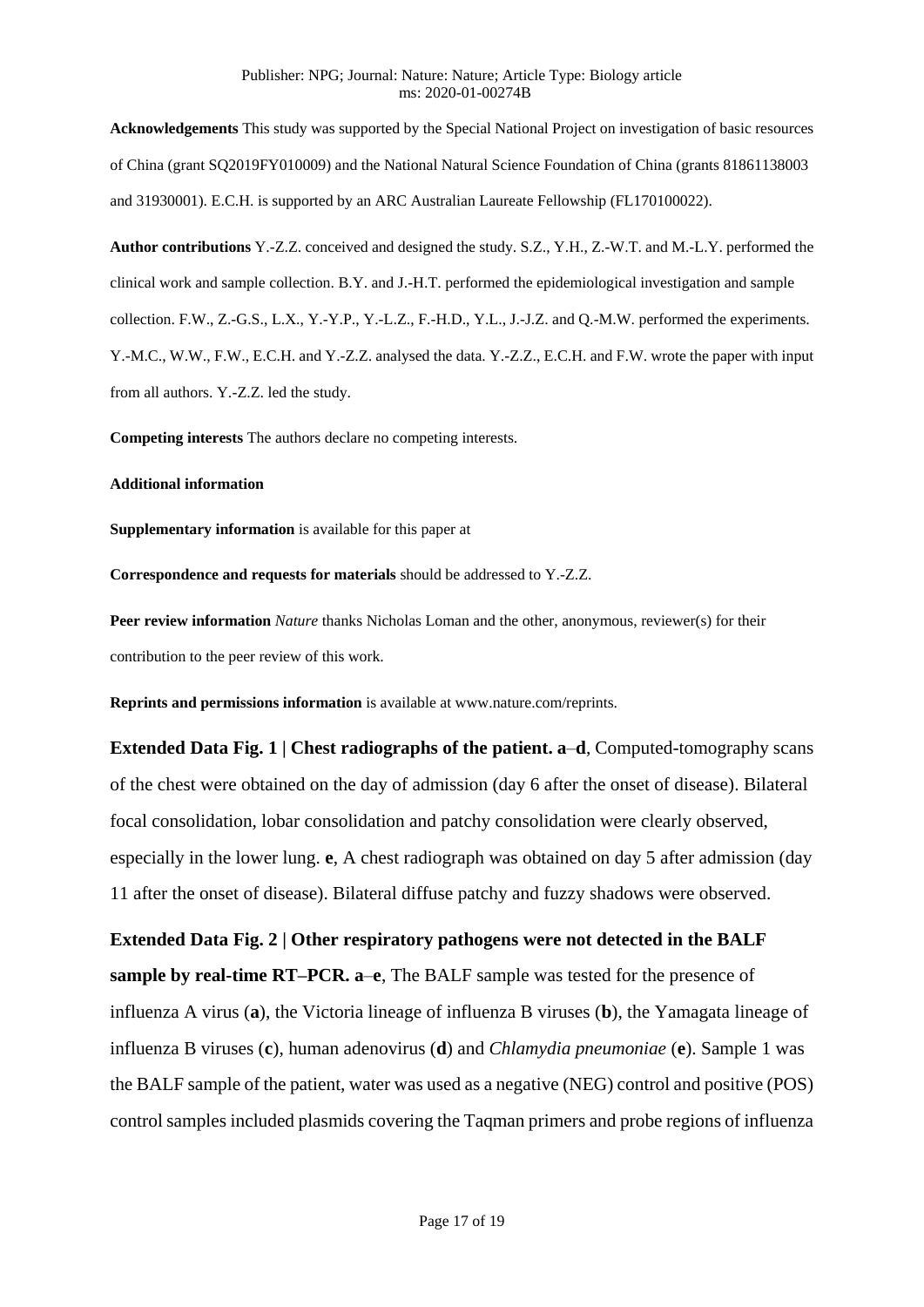A, the Victoria and Yamagata lineages of influenza B viruses, human adenovirus and *Chlamydia pneumoniae*.

**Extended Data Fig. 3 | Mapped read count plot of the WHCV genome.** The histograms show the coverage depth per base of the WHCV genome. The mean sequencing depth of the WHCV genome was 604.21 nt.

## **Extended Data Fig. 4 | Quantification of WHCV in clinical samples by real-time RT–**

**PCR. a**, Specificity evaluation of the WHCV primers. Test samples comprised clinical samples that were positive for at least one of the following viruses: influenza A virus (09H1N1 and H3N2), influenza B virus, human adenovirus, respiratory syncytial virus, rhinovirus, parainfluenza virus type 1–4, human bocavirus, human metapneumovirus, coronavirus OC43, coronavirus NL63, coronavirus 229E and coronavirus HKU1. Only the standard plasmid of WHCV (WHCV 15,704–16,846 bp in a pLB vector) led to positive amplification (brown curve). **b**, Amplification curve of the DNA standard for WHCV. From left to right, the DNA concentrations were  $1.8 \times 10^8$ ,  $1.8 \times 10^7$ ,  $1.8 \times 10^6$ ,  $1.8 \times 10^5$ ,  $1.8 \times 10^4$  and  $1.8 \times 10^3$ . c, Linear fitted curve of  $C_t$  values to concentrations of the WHCV DNA standard. **d**, Quantification of WHCV in the BALF sample by real-time RT–PCR. The WHCV DNA standard was used as positive control (POS), water (NEG) and blank were used as negative controls. The amplification curve of the BALF sample is shown in green.

**Extended Data Fig. 5 | Maximum likelihood phylogenetic trees of the nucleotide sequences of the whole genome, and** *S* **and** *N* **genes of WHCV and related coronaviruses.** Numbers (>70) above or below the branches indicate percentage bootstrap values. The trees were mid-point rooted for clarity only. The scale bar represents the number of substitutions per site.

**Extended Data Fig. 6 | Maximum likelihood phylogenetic trees of the nucleotide sequences of the** *3CL***,** *RdRp***,** *Hel***,** *ExoN***,** *NendoU* **and** *O-MT* **genes of WHCV and related coronaviruses.** Numbers (>70) above or below the branches indicate percentage bootstrap values. The trees were mid-point rooted for clarity only. The scale bar represents the number of substitutions per site.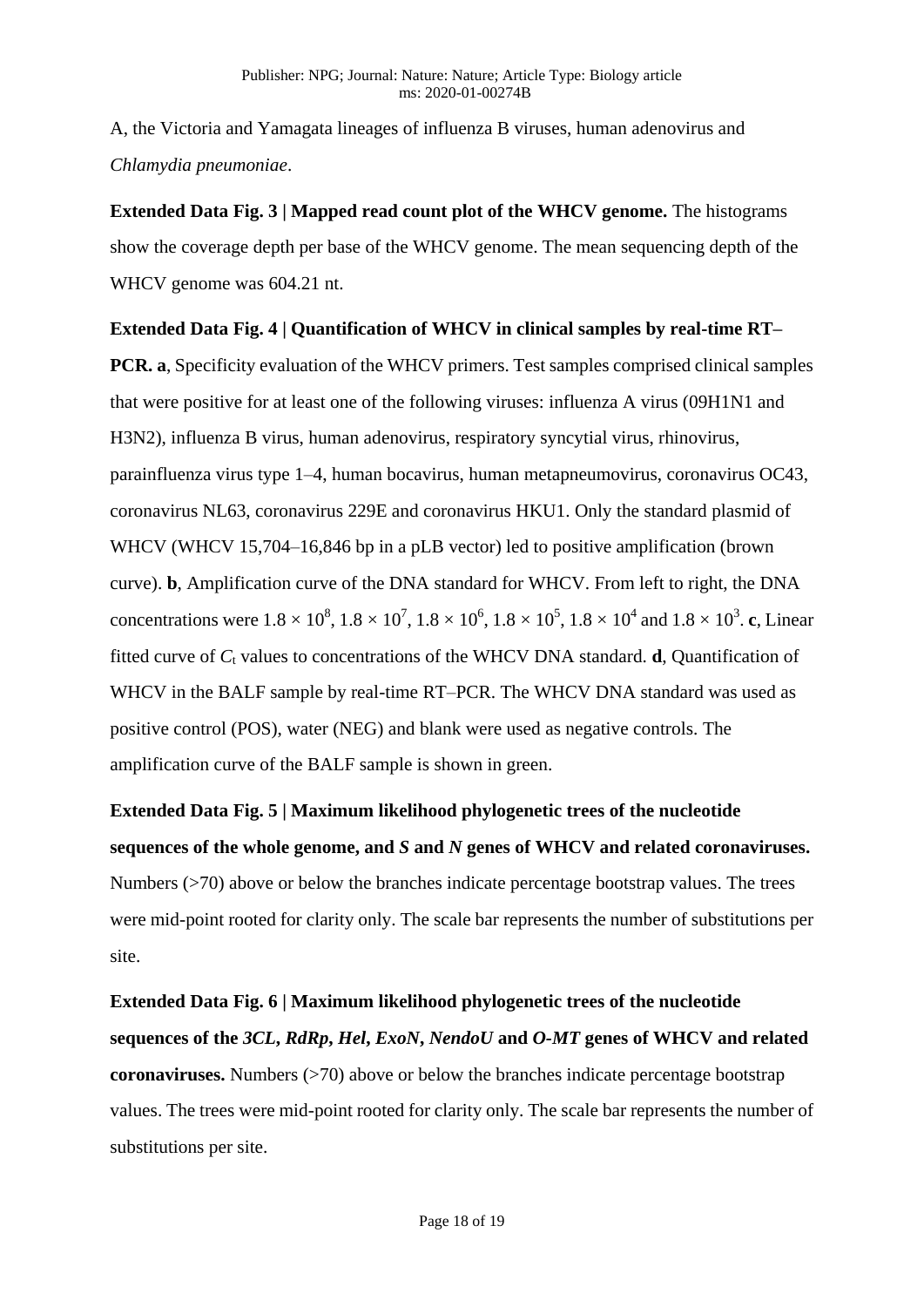# **Extended Data Fig. 7 | Analysis of RBD of the spike protein of WHCV coronavirus. a**, Amino acid sequence alignments of RBD sequences of SARS-like CoVs. Three bat SARS-like CoVs—which could efficiently use the human ACE2 as receptor—had an RBD sequence of similar size to SARS-CoV. WHCV contains a single Val470 insertion. The key amino acid residues involved in the interaction with human ACE2 are marked by orange squares. By contrast, five bat SARS-like CoVs, including Rp3, which has previously been found not to bind to  $\text{ACE2}^{14}$ —had amino acid deletions in two motifs (amino acids 433–437 and 460–472, highlighted by red boxes) compared with those of SARS-CoV.11 **b**, The two motifs (amino acids 433–437 and 460–472) are shown in red for the crystal structure of the RBD of the spike protein of SARS-CoV in complex with the human ACE2 receptor (PDB 2AJF). Human ACE2 is shown in blue and the RBD of the spike protein of SARS-CoV is shown in green. Important residues in human ACE2 that interact with the RBD of the spike protein of SARS-CoV are marked. **c**, Predicted protein structure of the RBD of the spike protein of WHCV based on target–template alignment using ProMod3 on the SWISS-MODEL server. **d**, Predicted structure of the RBD of the spike protein of SARS-like CoV Rs4874. **e**, Predicted structure of the RBD of the spike protein of SARS-like CoV Rp3. **f**, Crystal structure of the RBD of the spike protein of SARS-CoV (green) (PDB 2GHV). Motifs that resemble amino acids 473–477 and 460–472 of the spike protein of SARS-CoV are shown in red.

**Extended Data Fig. 8 | Amino acid sequence comparison of the N-terminal domain of the spike protein.** Amino acid sequence comparison of the N-terminal domain of the spike protein of WHCV, bovine coronavirus (BCoV), mouse hepatitis virus (MHV) and human coronaviruses (HCoV OC43 and HKU1) that can bind to sialic acid and the SARS-CoVs that cannot (SZ3, WH20, BJ0 and Tor2). The key residues<sup>16</sup> for sialic acid binding on BCoV, MHV, and HCoV OC43 and HKU1 are highlighted by orange squares.

**Extended Data Fig. 9 | Recombination events in WHCV.** The sequence similarity plot of WHCV, SARS-like CoVs and bat SARS-like CoVs reveals putative recombination events.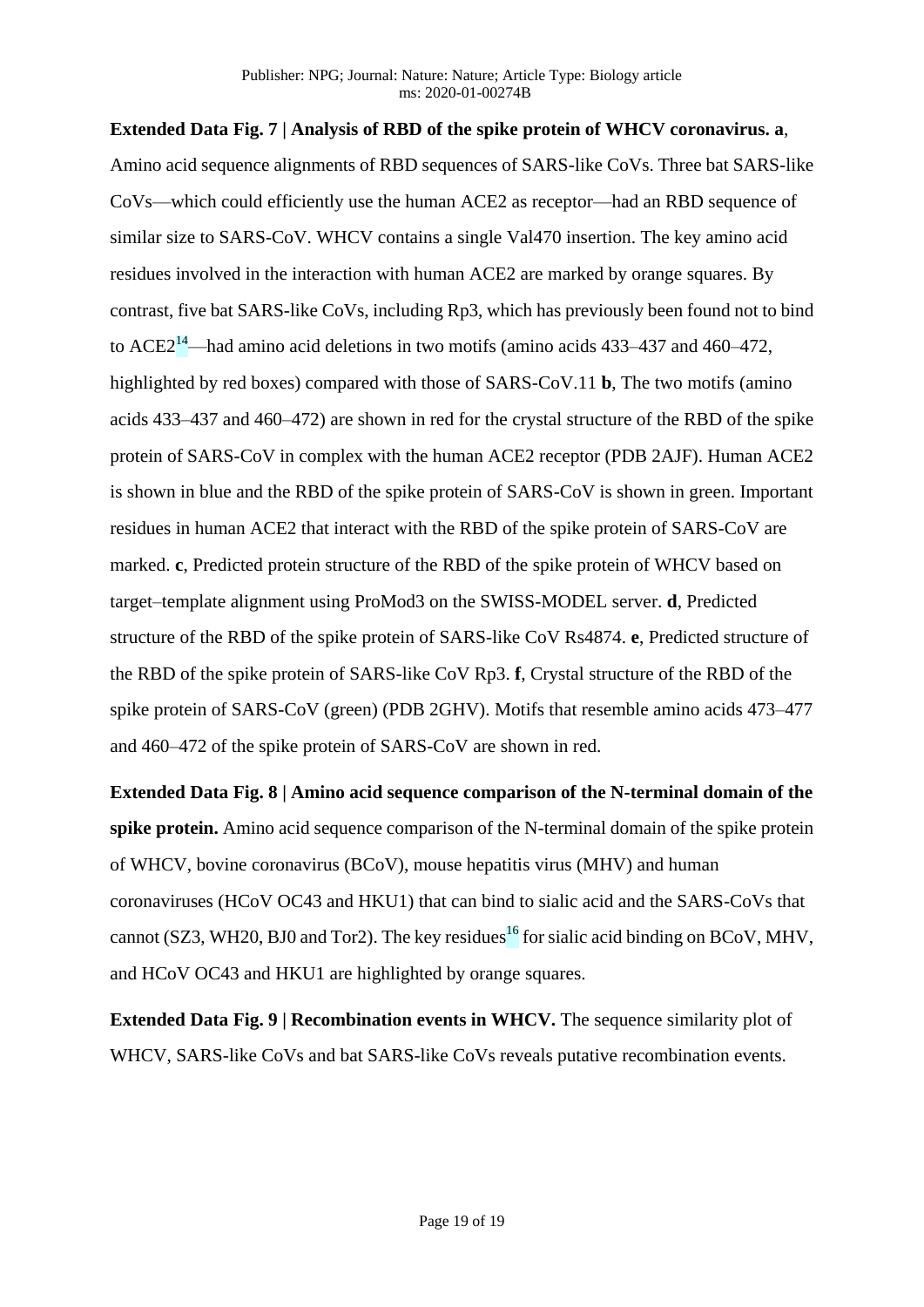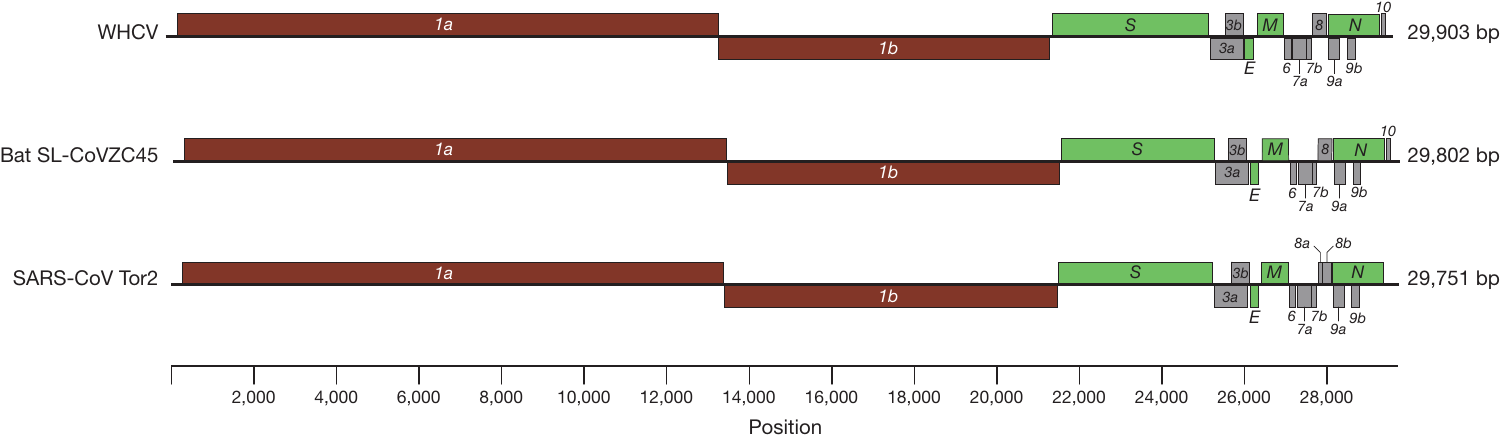